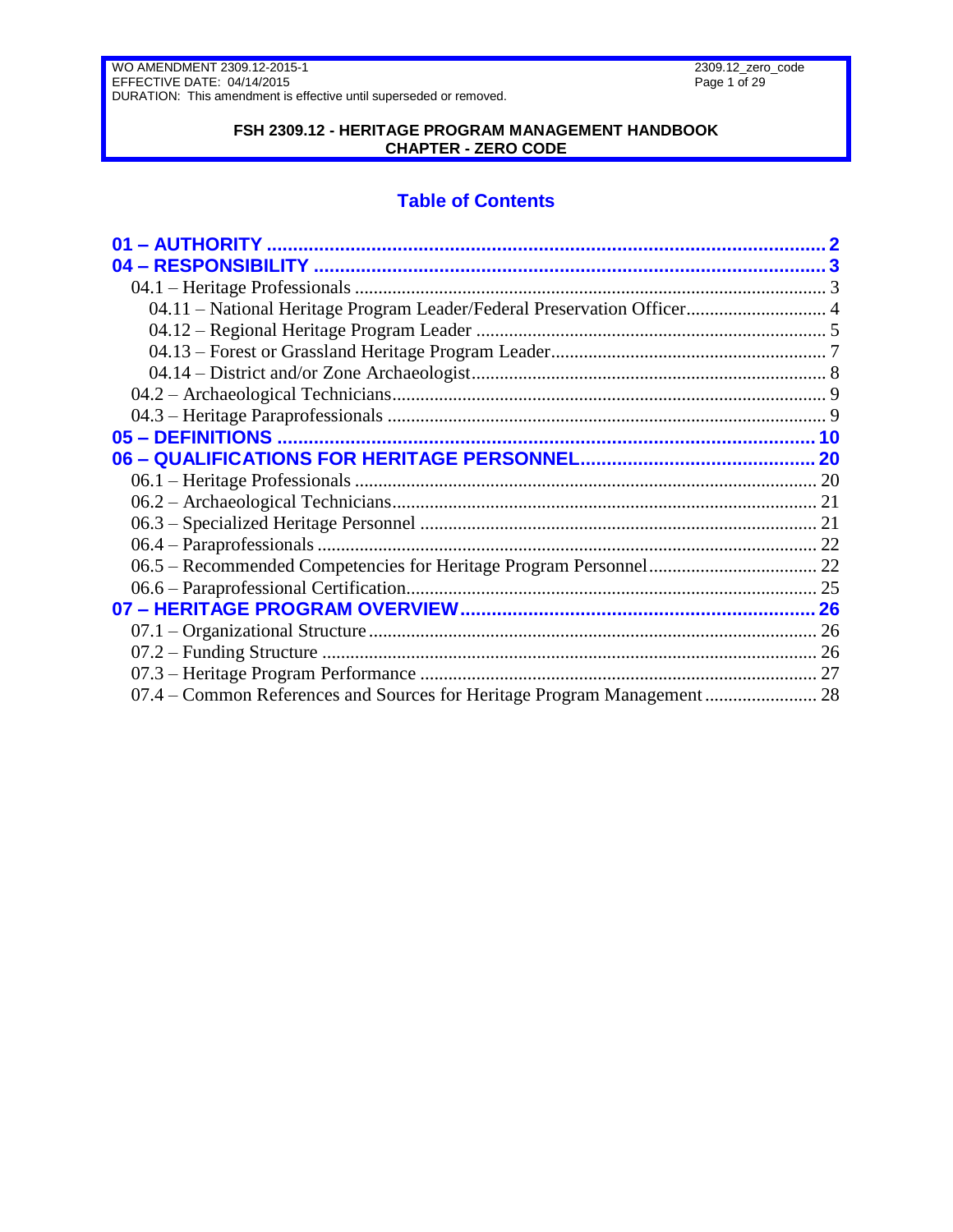#### **FSH 2309.12 - HERITAGE PROGRAM MANAGEMENT HANDBOOK CHAPTER - ZERO CODE**

### <span id="page-1-0"></span>**01 – AUTHORITY**

See Forest Service Manual 2360.1 for laws, Executive Orders, regulations, and Federal guidelines governing the Forest Service Heritage Program. The following are additional authorities not listed in FSM 2360.1.

1. Alaska Native Claims Settlement Act (ANCSA) of 1971 (43 U.S.C. 1601-1642). The settlement extinguished *[Alaska Native](http://en.wikipedia.org/wiki/Alaska_Native)* claims to the land by transferring titles to twelve *[Alaska Native Regional](http://en.wikipedia.org/wiki/Alaska_Native_Regional_Corporations) Corporations* and over 200 local village corporations. A thirteenth Regional Corporation was later created for Alaska Natives who no longer resided in *[Alaska](http://en.wikipedia.org/wiki/Alaska)*. Public Laws 108-199 and 108-447 – Consolidated Appropriations Acts of 2004 and 2005 respectively, direct the Office of Management and Budget and Federal agencies to consult with Alaska Native Corporations on the same basis as Indian Tribes under E.O. 13175 – Consultation and Coordination with Indian Tribal Governments.

2. Food, Conservation, and Energy Act of 2008, Title VIII: Forestry, Subtitle B - Cultural and Heritage Cooperation Authority. The following sections affect the Heritage Program:

a. Section 8103 (25 U.S.C. 3051-3053): Reburial of Human Remains and Cultural Items. Authorizes the reburial of items repatriated under The Native American Graves Protection and Repatriation Act (NAGPRA) (25 U.S.C. 3001 et seq.) on National Forest System lands, when they were originally recovered from National Forest System lands or an adjacent cultural resource site.

b. Section 8104 (25 U.SC. 3054): Temporary Closure for Traditional and Cultural Purposes. It authorizes the Secretary of Agriculture to temporarily close from public access National Forest System land for traditional and cultural purposes.

c. Section 8105 (25 U.S.C. 3055): Forest Products for Traditional and Cultural Purposes. The legislation creates an exception to a National Forest Management Act (NFMA) of 1976 (16 U.S.C. 1600 et seq.) requirement and authorizes the Secretary of Agriculture to provide certain forest products free of charge to Indian Tribes and Alaska Native Tribes, when used for traditional and cultural purposes.

d. Section 8106 (25 U.S.C. 3056): Prohibition on Disclosure. The Secretary of Agriculture is exempt from Freedom of Information Act (FOIA) of 1966 as amended (5 U.S.C. 552) disclosure to allow for an increased level of confidentiality to protect information relating to reburials, sites, or resources of traditional or cultural importance, including human remains and information relating to traditional and cultural resources and practices provided in the course of research activities.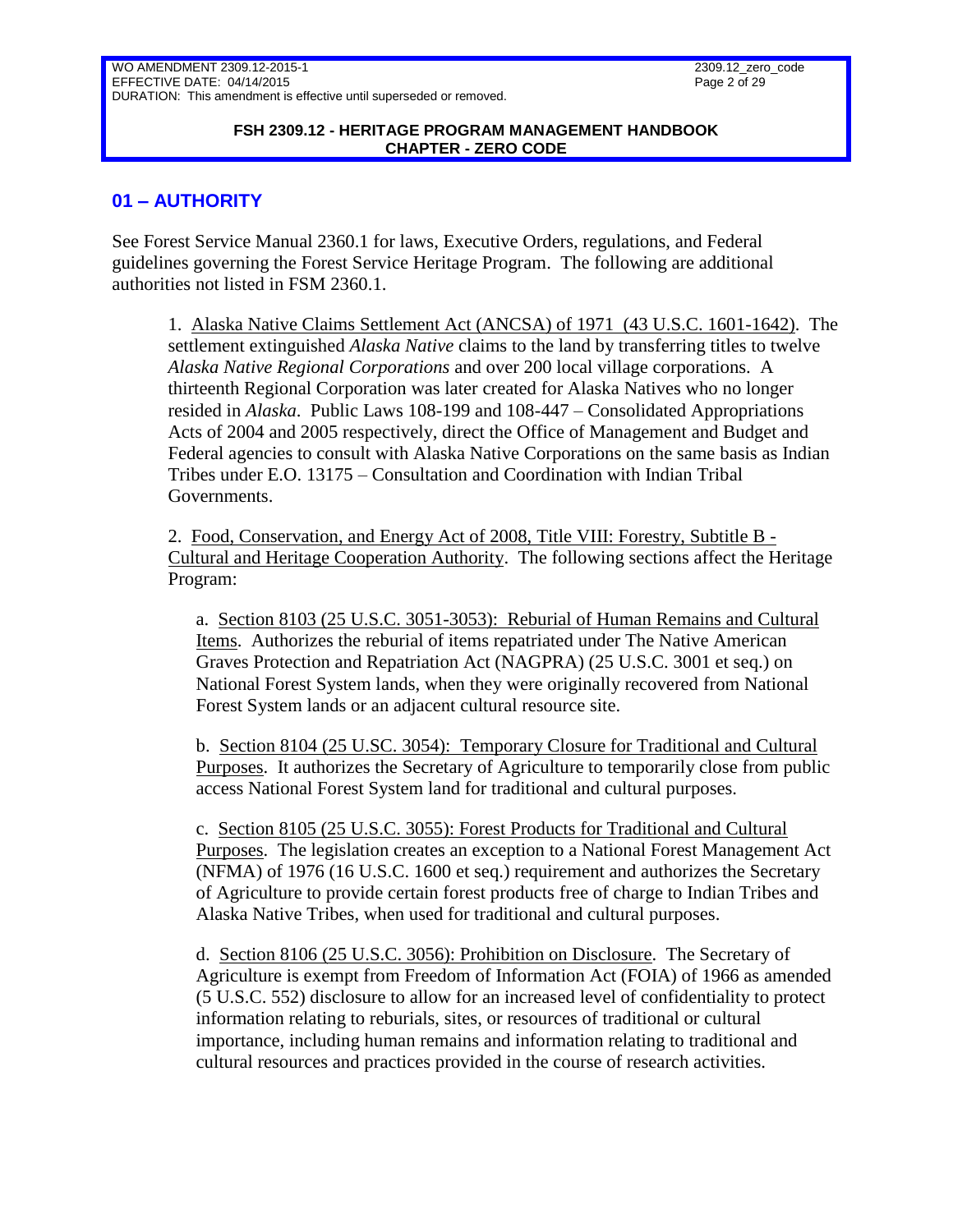4. Native American Technical Corrections Act of 2004 (25 U.S. C. 122). Notwithstanding any provision of law affecting the disposal of Federal property, on the request of the Chugach Alaska Corporation or Sealaska Corporation, the Secretary of Agriculture shall convey to whichever of those corporations that has received title to a cemetery site or historical place on National Forest System land conveyed under section 14(h)(1) of the Alaska Native Claims Settlement Act (43 U.S.C. 1613(h)(1)) all artifacts, physical remains, and copies of any available field records that  $-(1)(A)$  are in the possession of the Secretary of Agriculture; and (B) have been collected from the cemetery site or historical place; but (2) are not required to be conveyed in accordance with the Native American Graves Protection and Repatriation Act (25 U.S.C. 3001 et seq.) or any other applicable law.

# <span id="page-2-0"></span>**04 – RESPONSIBILITY**

FSM 2360.4 outlines the Heritage Program responsibilities for the Chief; Senior Policy Official; Director of Recreation, Heritage, and Volunteer Resources; Federal Preservation Officer, Regional Foresters; Station Directors, Area Director; Forest/Grassland Supervisors; and District Rangers.

Heritage Program personnel include Heritage professionals and archaeological technicians. A general description of the levels of responsibility for these personnel categories follows. Additionally, each chapter in this Handbook outlines detailed responsibilities of Heritage Program personnel for the specific activities covered in that chapter.

Heritage Program personnel advise Line Officers (Chief, Regional Foresters, Forest/Grassland Supervisors, and District Rangers), who are the decision makers and Responsible Officials. Throughout this Handbook, Agency Official is the Line Officer. See FSM 2360.4, exhibit 01, for the appropriate Agency Official for specific Heritage Program activities.

## <span id="page-2-1"></span>**04.1 – Heritage Professionals**

Section 112 of the National Historic Preservation Act of 1966 as amended (NHPA) (16 U.S.C. 470h-4(a)) and Title 36, Code of Federal Regulations, Part 800 – Protection of Historic Properties, section  $800.2(a)(1)$  requires each agency personnel who are responsible for historic resources including archeological resources to meet professional qualification standards established by the Office of Personnel Management in consultation with the Secretary of the Interior and appropriate professional societies of the disciplines involved.

Only Heritage professionals as defined at FSM 2360.91 may make management recommendations to an Agency Official concerning: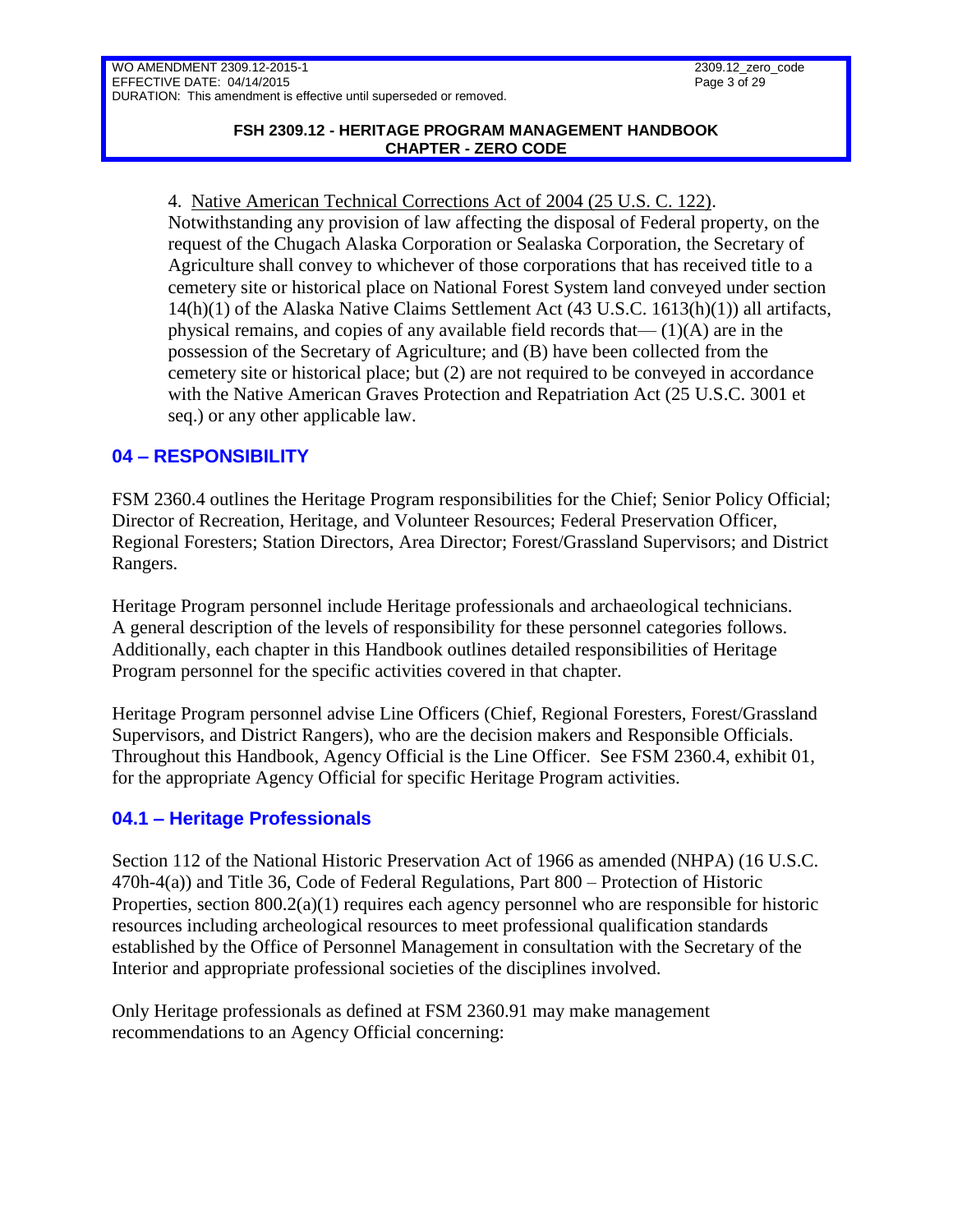#### **FSH 2309.12 - HERITAGE PROGRAM MANAGEMENT HANDBOOK CHAPTER - ZERO CODE**

- 1. National Register of Historic Places (National Register) eligibility,
- 2. Project effect(s) to historic properties, and
- 3. Management use categories for cultural resources.

Only Heritage professionals as defined at FSM 2360.91 may review and recommend the approval of heritage work performed by other Heritage professionals (for example, District, Zone, or seasonal Archaeologists), archaeological technicians, paraprofessionals, contractors, cooperators, and volunteers.

Heritage professionals fill positions at all organizational levels. The following are the most common position titles of Heritage professionals.

# <span id="page-3-0"></span>**04.11 – National Heritage Program Leader/Federal Preservation Officer**

The National Heritage Program Leader advises the Deputy Chief for the National Forest System and the Chief regarding National Heritage Program issues and opportunities and provides policy guidance and technical assistance to the Regional Heritage Program Leaders. It is the responsibility of the National Heritage Program Leader to:

1. Serve as the Federal Preservation Officer (FPO) for the U. S. Department of Agriculture, Forest Service.

2. Delegate FPO responsibilities to Regional Heritage Program Leaders.

3. Coordinate the Forest Service's activities under the National Historic Preservation Act (NHPA) of 1966 as amended (16 U.S.C. 470 et seq.).

4. Engage in out-year budget planning with the Washington Office Budget staff and the Regional Heritage Program Leaders to seek funding for NHPA Section 110 (16 U.S.C. 470h-2) implementation and Native American Graves Protection and Repatriation Act (NAGPRA) (25 U.S.C. 3001 et seq.) compliance.

5. Develop Heritage Program performance measures in coordination with the Regional Heritage Program Leaders, Regional Recreation Directors, and the Washington Office Recreation and Budget staffs.

6. Engage in administrative functions affecting the Heritage Program including workforce planning, budget planning, program performance evaluation, and managing national agreements in I-Web.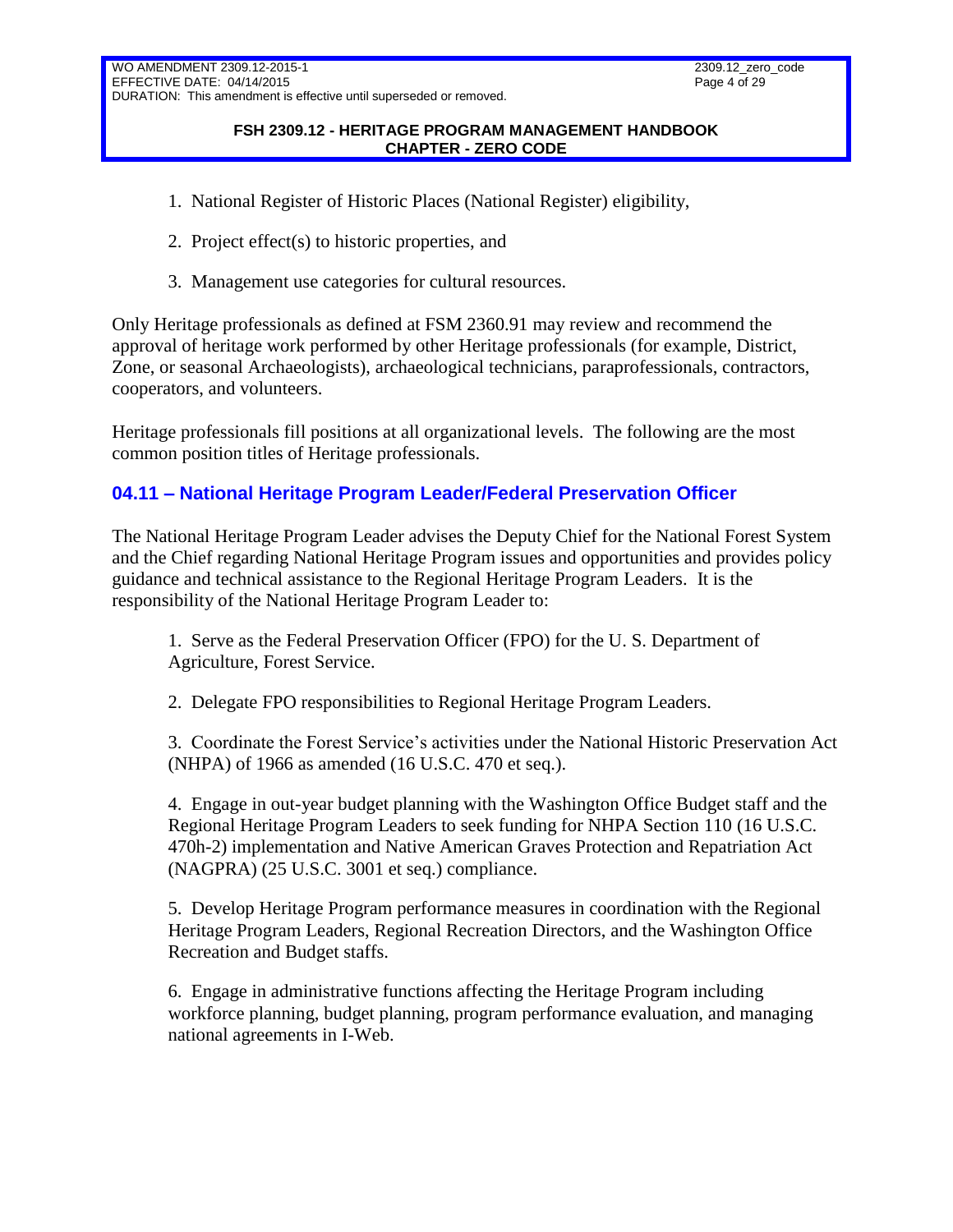7. Provide Heritage Program information to other national program staffs to assist in work planning that requires Heritage Program compliance support pursuant to NHPA Section 106 (16 U.S.C. 470f), NAGPRA, Archaeological Resources Protection Act (ARPA) of 1979 as amended (16 U.S.C. 470aa-mm), and other Federal Historic Preservation laws.

8. Represent the Chief in meetings and coordination with the Advisory Council on Historic Preservation (Advisory Council), the National Trust for Historic Preservation (National Trust), the National Council of State Historic Preservation Officers (NCSHPO), and other historic preservation organizations to establish national priorities and program efficiencies.

9. Advise the Deputy Chief for National Forest Systems and the Chief on professional and technical matters and regulatory changes relating to the Heritage Program and provides technical advice and assistance with logistics to the Secretary of Agriculture's office.

10. Coordinate with other Federal bureaus, agencies, and departmental offices in Washington, D.C. and other areas of the country, regarding cultural resource issues and opportunities.

11. Provide Heritage Program policy guidance to Regional Heritage Program Leaders. A National Heritage Program Specialist, assisting the FPO and working under the direct supervision of the National Heritage Program Leader may be assigned some or all of these functions.

Other positions that may serve under the direct supervision of the National Heritage Program Leader include the National NAGPRA Coordinator and the National Heritage Natural Resource Manager (NRM) Data Steward.

## <span id="page-4-0"></span>**04.12 – Regional Heritage Program Leader**

A Regional Heritage Program Leader is a Heritage Professional who advises the Regional Forester on matters concerning the program at the Washington Office and Regional level and provides program leadership to the National Forests and Grasslands within a Region. It is the responsibility of the Regional Heritage Program Leaders to:

1. Advise the Regional Forester, Station Directors, Area Director, and Forest Supervisors on:

a. Regional and Washington Office Heritage Program priorities, goals, and policies.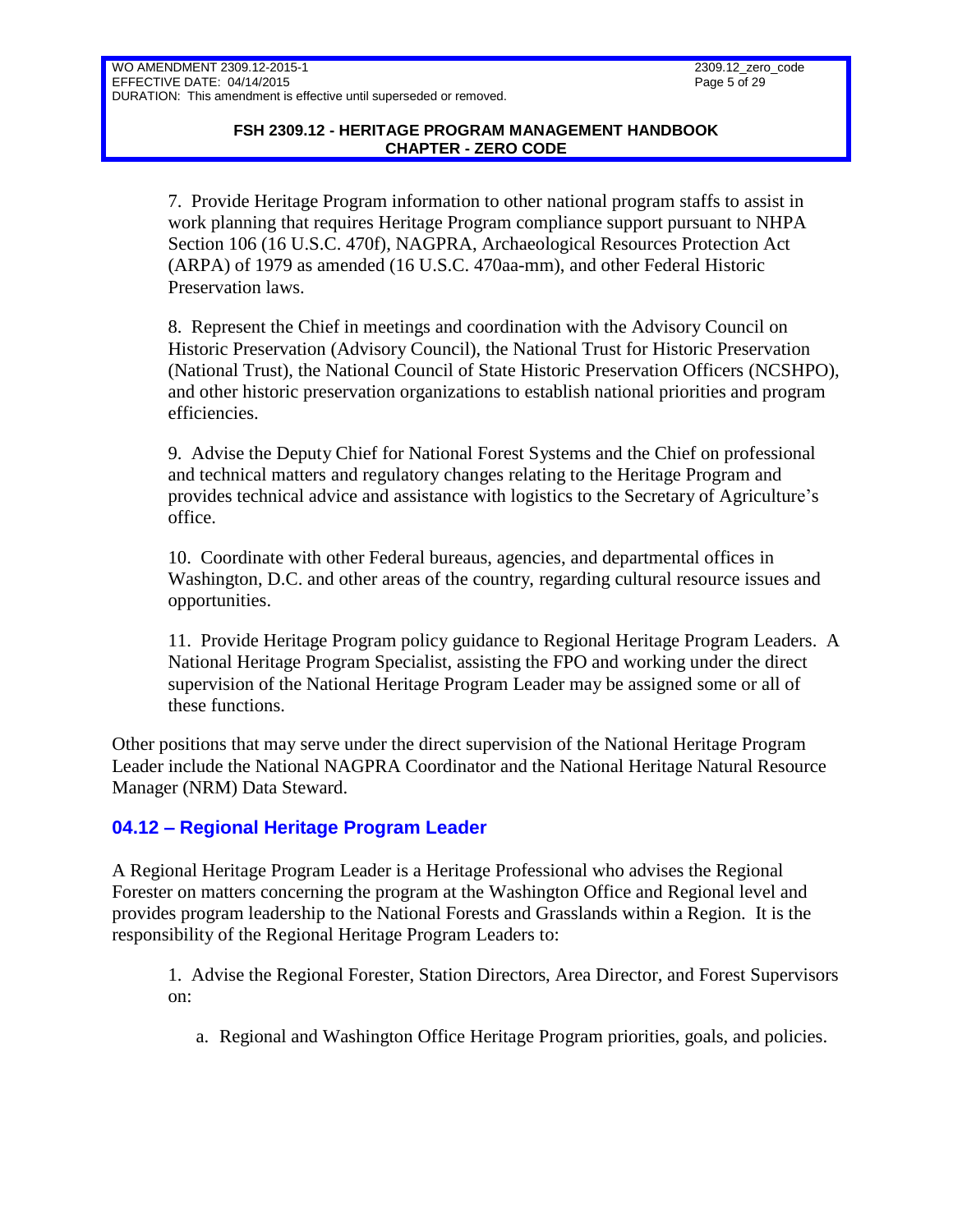b. Professional and technical matters relating to the Heritage Program including training, Secretary of the Interior Standards for Historic Preservation, NHPA Section 106 consultation and 110 guidelines, coordination of NHPA with the National Environmental Policy Act (NEPA) of 1979 (42 U.S.C. 4321-4347), and other cultural resource laws and regulations.

c. Heritage Program budget needs, accomplishments, and upward reporting.

2. Provide program guidance, oversight, consistency, and technical assistance to Forest/Grassland Heritage Program Leaders, including guidance on the implementation of cultural resource laws and regulations.

3. Engage in administrative functions affecting the Heritage Program including workforce planning, budget planning, program performance evaluation, upward reporting, and managing regional NHPA and partnership agreements.

4. Coordinate with the National Heritage Program Leader to ensure the Region is appropriately engaged in Washington Office initiatives and direction.

5. Coordinate with other Regional Heritage Program Leaders to identify cross-region opportunities and challenges and develop coordinated responses where advantageous.

6. Coordinate with the Forest Heritage Program Leaders to ensure the Forests are appropriately engaged in Regional and Washington Office initiatives and direction.

7. Represent the Regional Forester in Regional or State programmatic consultation with the Advisory Council, State Historic Preservation Officers (SHPOs), and where appropriate with Tribes and Tribal Historic Preservation Officers (THPOs), and other appropriate historic preservation organizations to establish Regional program efficiencies and identify opportunities for collaboration.

8. Represent the Regional Forester in developing partnerships with historic preservation organizations and other appropriate groups or individuals interested in the Heritage Program.

9. Perform delegated FPO duties.

10. Support Forests and Grasslands in providing opportunities for public involvement and education and interpretation on National Forest System lands under the national framework of Windows on the Past and Heritage Tourism.

An Assistant Regional Heritage Program Leader working under the direct supervision of the Regional Heritage Program Leader may be delegated some or all of these functions.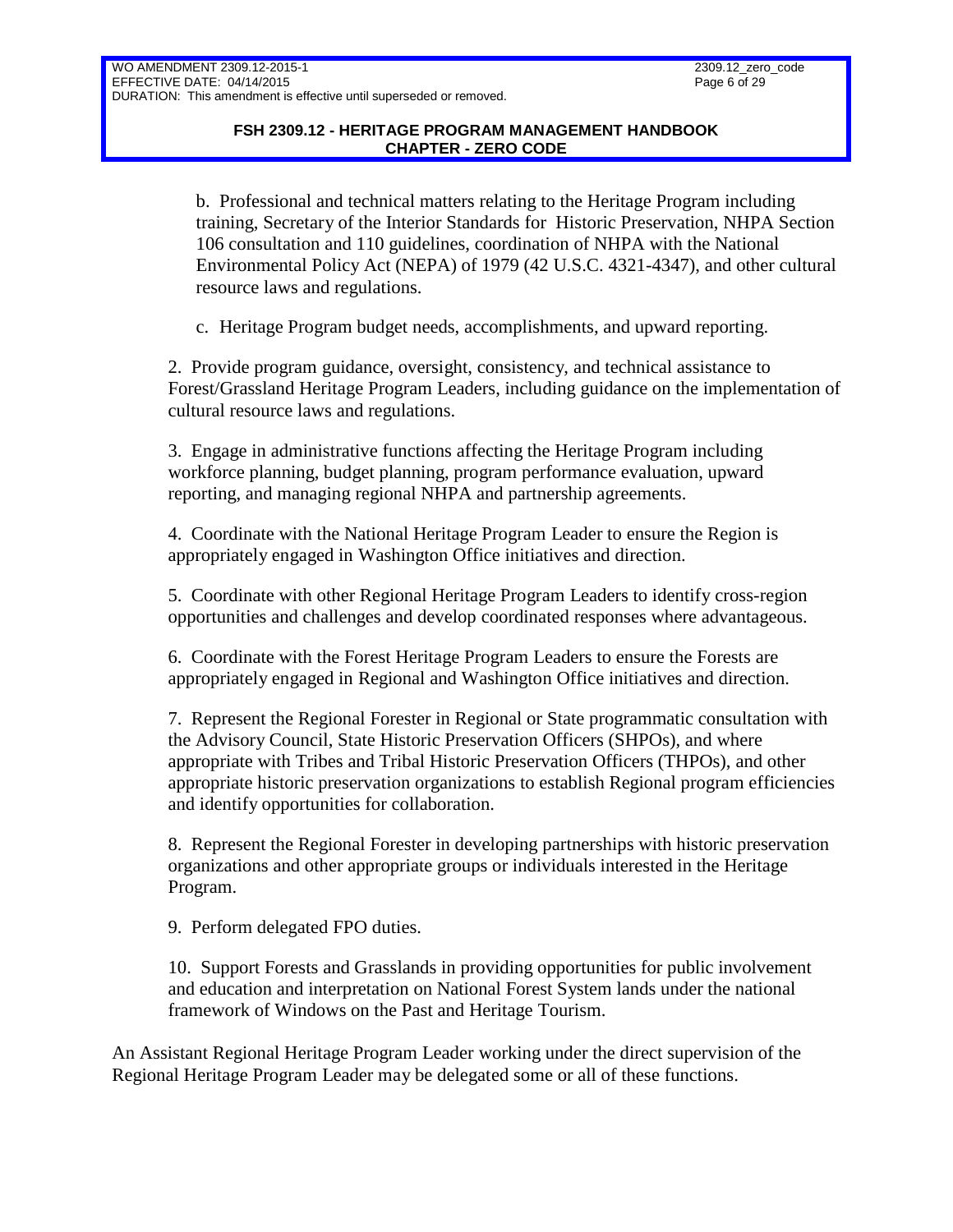#### **FSH 2309.12 - HERITAGE PROGRAM MANAGEMENT HANDBOOK CHAPTER - ZERO CODE**

## <span id="page-6-0"></span>**04.13 – Forest or Grassland Heritage Program Leader**

The Forest/Grassland Heritage Program Leader advises the Forest/Grassland Supervisor on matters concerning the program and provides program leadership. Alternative position titles include Forest/Grassland Archaeologist or Forest/Grassland Historian. In some situations, a Forest/Grassland Heritage Program Leader may support more than one Forest/Grassland unit. It is the responsibility of the Forest/Grassland Heritage Program Leaders to:

1. Provide oversight and guidance in the implementation of NHPA, NEPA, ARPA, NAGPRA, and other cultural resource laws and regulations.

2. Engage in administrative functions affecting the Heritage Program including workforce planning, budget planning, program performance evaluation (Heritage Program Managed to Standard), upward reporting, and managing NHPA and partnership agreements.

3. Provide program advice to the Forest Leadership Team.

4. Participate in Forest and project planning.

5. Assist the Forest/Grassland Supervisor to act as the primary contact with the SHPO, THPO, Indian Tribes, and the Regional Office in regards to cultural resource management.

6. Represent the Forest Supervisor under delegated authority in programmatic consultation with the Advisory Council, SHPOs, and (where appropriate) with Tribes and THPOs, and other interested historic preservation organizations to establish Forest/Grassland program efficiencies and identify opportunities for collaboration.

7. Represent the Forest Supervisor in developing partnerships with historic preservation organizations and other groups or individuals interested in the Heritage Program keeping with approved program goals and objectives.

8. Supervise and/or provide technical advice and guidance to Heritage professionals (District, Zone, or seasonal archaeologists), Archaeological Technicians (permanent and seasonal), students, and volunteers. Mentor student interns and entry/journey-level Heritage personnel in cultural resource management (CRM) skills and career development.

9. Support Forest/District projects in compliance with NHPA Section 106, which includes responsibilities from background research through survey and evaluation, to completion of reports, updating the Heritage NRM database, and preparing artifacts for curation.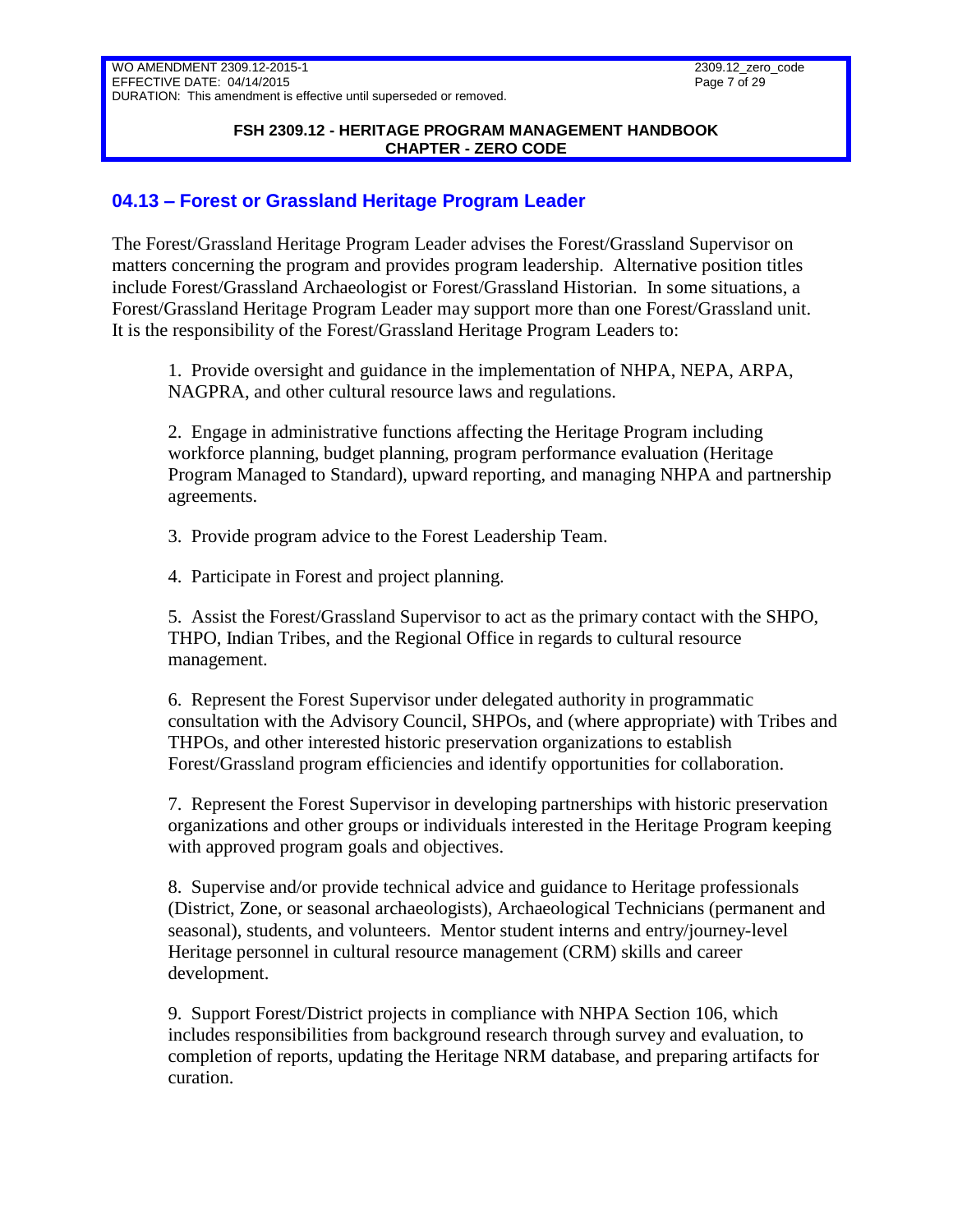10. Review and approve NHPA Section 106 compliance documents for technical/professional adequacy prior to submittal to SHPO, THPO, Indian Tribes, and (when appropriate) the Advisory Council.

11. Ensure standardized maintenance and use of records, GIS data, and the Heritage NRM database including the compilation of information for upward reporting.

12. Serve as a Contracting Officer Representative (COR) or Inspector on contracts for cultural resource work.

13. Develop or provide oversight and leadership for the development of a Heritage Program Plan and Historic Property Plans as defined in FSM 2360 and the Heritage Program Managed to Standard. See chapter 20 of this Handbook.

14. Conduct condition surveys of Priority Heritage Assets (PHAs) and cultural resources.

15. Perform or oversee any needed stabilization of historic properties.

16. Conduct damage assessments of looted or vandalized cultural resources in cooperation with law enforcement and, when necessary, serve as a professional witness if qualified to do so.

17. Coordinate with the Regional Heritage Program Leader to ensure the Forest is appropriately engaged in Regional and Washington Office initiatives and direction.

18. Seek opportunities for public involvement, education, and interpretation on National Forest System lands under the national framework of Windows on the Past and Heritage Tourism.

An Assistant Heritage Program Leader (Assistant Forest Archaeologist), working under the direct supervision of the Heritage Program Leader, may be delegated some or all of these functions at the recommendation of the Forest Heritage Program Leader.

## <span id="page-7-0"></span>**04.14 – District and/or Zone Archaeologist**

District and Zone Archaeologists advise the District Ranger on matters concerning the Heritage Program and provide program leadership on the District or Zone. A District Archaeologist typically serves a single Forest management unit or District, whereas a Zone Archaeologist serves two or more units or Districts. It is the responsibility of the District or Zone Archaeologists to: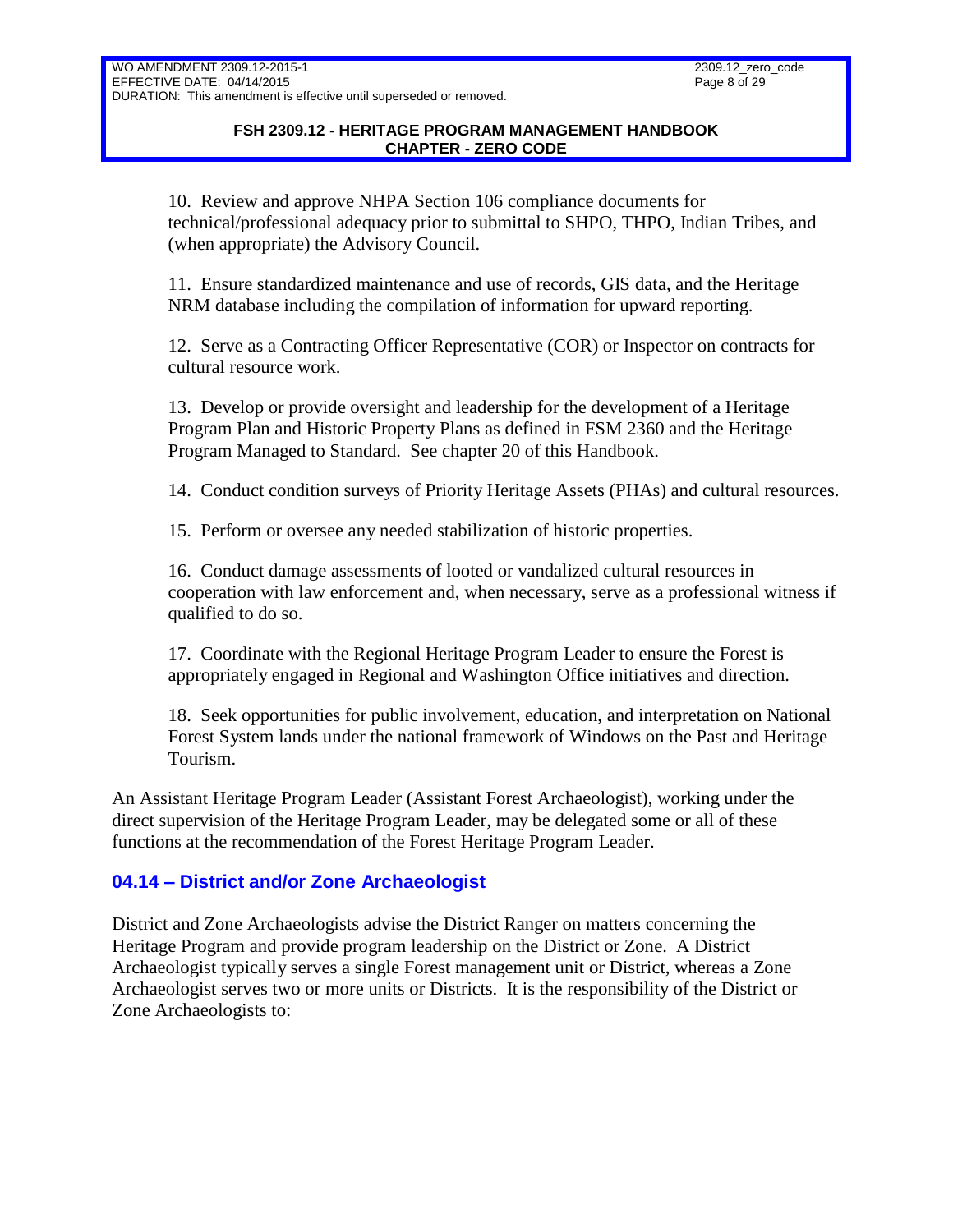#### **FSH 2309.12 - HERITAGE PROGRAM MANAGEMENT HANDBOOK CHAPTER - ZERO CODE**

1. Participate in District project planning through serving on interdisciplinary teams.

2. Support District projects in compliance with NHPA Section 106, which includes responsibilities from background research through survey and evaluation, to completion of reports, updating the Heritage NRM database, and preparing artifacts for curation.

3. Serve as a COR or Inspector on contracts for cultural resource work.

4. Write the cultural resource sections of District or Zone NEPA documents.

5. Conduct condition surveys of Priority Heritage Assets (PHAs) and cultural resources.

6. Perform or oversee any needed stabilization of historic properties.

7. Conduct damage assessments on looted or vandalized cultural resources in cooperation with law enforcement and, when necessary, serve as a professional witness if qualified to do so.

8. Oversee and approve the work of archaeological technicians, paraprofessionals, students, and volunteers.

9. Coordinate with the Forest Heritage Program Leader to ensure that the unit is appropriately engaged in Forest and Regional initiatives and direction.

10. Seek opportunities for public involvement, education, and interpretation on National Forest System lands under the National framework of Windows on the Past and Heritage Tourism.

## <span id="page-8-0"></span>**04.2 – Archaeological Technicians**

Under the direct supervision of a Heritage professional, GS-102 Archaeological Technicians may conduct cultural resource identification; monitor cultural resources; carry out data management; participate in Heritage stewardship projects; and assist Heritage Professionals in National Register evaluation, assessment of project effect, and recommendations for allocation of cultural resources to management categories.

## <span id="page-8-1"></span>**04.3 – Heritage Paraprofessionals**

Paraprofessionals are Forest Service employees from other program areas that may conduct cultural resource identification and participate in Heritage stewardship projects under the direct supervision of a Heritage professional after completing an in-house training and certification program. They may not evaluate cultural resources, make management recommendations, or implement heritage stewardship projects.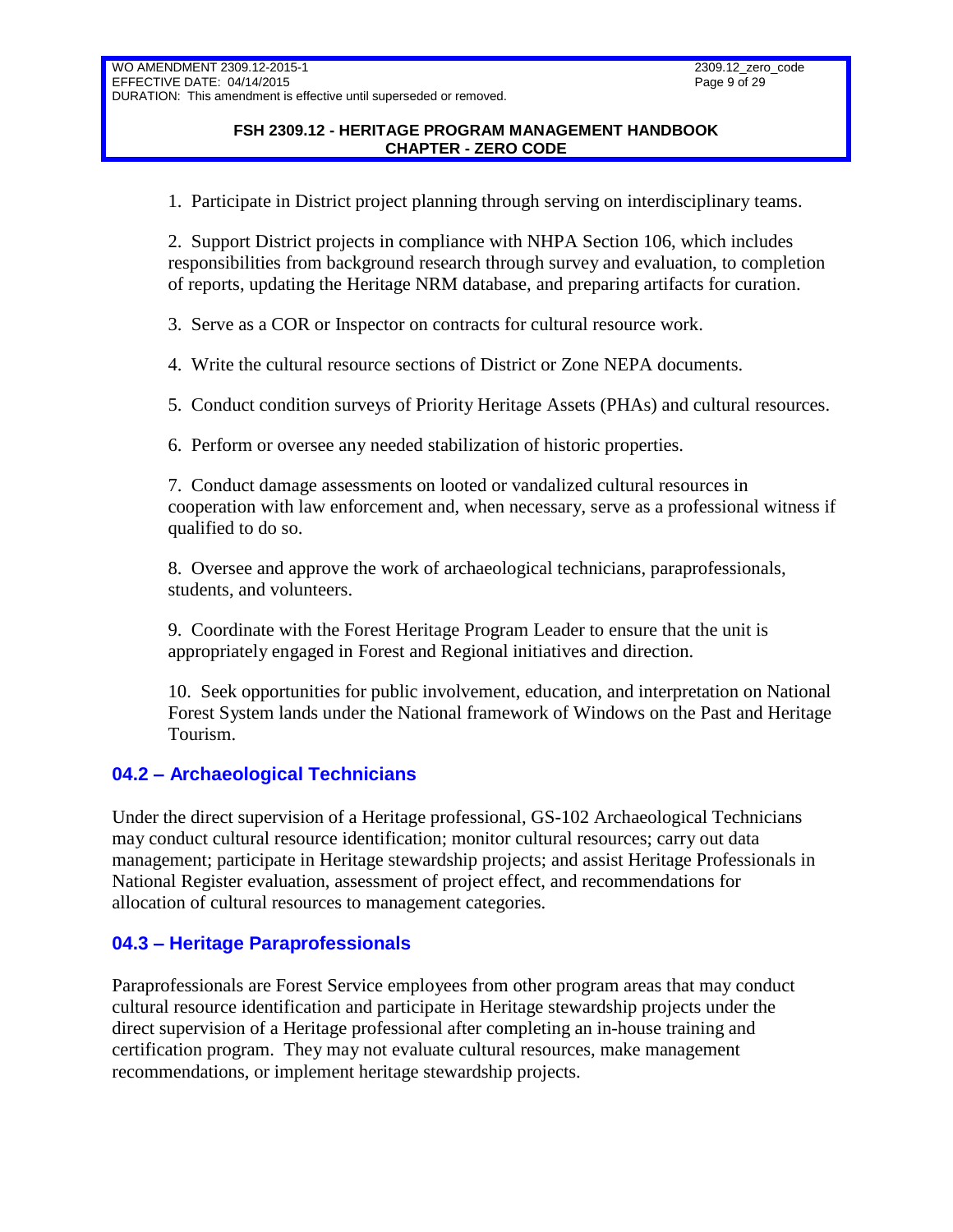#### **FSH 2309.12 - HERITAGE PROGRAM MANAGEMENT HANDBOOK CHAPTER - ZERO CODE**

### <span id="page-9-0"></span>**05 – DEFINITIONS**

Accession/Accessioning. The formal and legal process for establishment of legal title and/or custody of an incoming repository transaction, including a gift, purchase, exchange, transfer, or field collection.

Acquisition/Acquisitioning. A process to obtain custody of an object, document, or collection that involves physical transfer.

Adaptive reuse. Use of a historic property for other than its original purpose in order to extend its use life and maintain the attributes that make it historically significant. Examples include a lookout tower that is now a recreation rental, a guard station that is now a visitor center, and a historic railroad grade converted to a surfaced and interpreted hiking trail.

Adverse effect. Direct or indirect alteration of the characteristics that qualify a historic property for inclusion in the National Register in a manner that would diminish the integrity of the property's location, design, setting, materials, workmanship, feeling, or association. See 36 CFR  $800.5(a)(1)$  through  $800.5(a)(2)$ . Examples of adverse effects include but are not limited to:

- 1. Physical destruction or damage to all or part of the property.
- 2. Removal of a property from its historic location.
- 3. Alteration of the property's historically significant characteristics.

4. Introduction of visual, atmospheric, or audible elements that diminish the integrity of the property's significant historic features.

5. Neglect of a property that causes its deterioration.

6. Transfer, lease, or sale of property out of Federal ownership or control without adequate, legally enforceable restrictions.

Advisory Council on Historic Preservation (Advisory Council). Title II of the NHPA (16 U.S.C. 470i) establishes the Advisory Council, which is an independent executive agency that reports to and advises the President and the Congress on historic preservation matters. The Advisory Council has legal responsibility to encourage Federal agencies to factor historic preservation into Federal project requirements, in accordance with NHPA and its implementing regulations. The Secretary of Agriculture is a permanent member of the Advisory Council.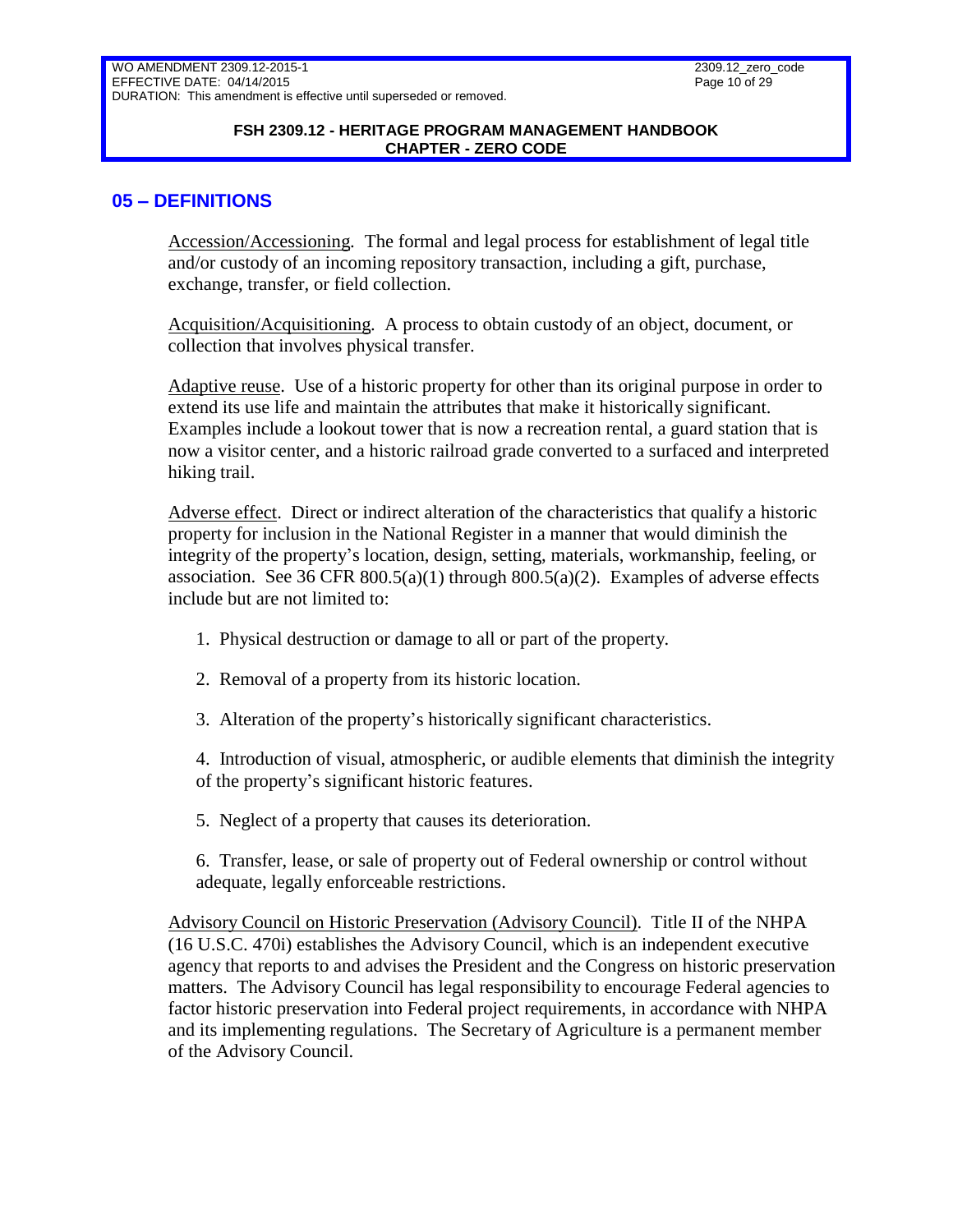#### **FSH 2309.12 - HERITAGE PROGRAM MANAGEMENT HANDBOOK CHAPTER - ZERO CODE**

Allocation. A recommendation for the best use and treatment of a cultural resource to realize its greatest scientific, traditional, historical, and management potential. The purpose of allocation is to recommend management that protects and enhances the property's unique values for Agency and public benefit (FSM 2363.3).

Alternate procedures. See "Program Alternatives"

Archaeological resource. Any material remains of past human life or activities including but not limited to pottery, basketry, bottles, weapons, weapon projectiles, tools (or byproducts of stone tool manufacture), structures or portions of structures, pit houses, rock paintings, rock carvings, intaglios, graves, human skeletal materials, or any portion or piece of any of the foregoing items (16 USC 470bb). For purposes of evaluating significance under NHPA, these materials must be, with certain exceptions, at least 50 years old (Title 36, Code of Federal Regulations, Part 60 – National Register of Historic Places, section 60.4). For coverage under the ARPA, materials must be at least 100 years of age, and of archaeological interest, which means capable of providing scientific or humanistic understanding of past human behavior, cultural adaptation, and related topics through the application of scientific or scholarly techniques such as controlled observation, contextual measurement, controlled collection, analysis, interpretation, and explanation.

Area of potential effect (APE). The geographic area or areas within which an undertaking may directly or indirectly cause alterations in the character and use of historic properties, if such properties exist. The area of potential effect is influenced by the scale and nature of an undertaking and may be different for different kinds of effects caused by the undertaking.

Artifact. Any object that shows evidence of human manufacture, modification, or use or are byproducts of human manufacture/use.

Associated records. "Original records (or copies thereof) that are prepared, assembled and document efforts to locate, evaluate, record, study, preserve or recover a prehistoric or historic resource"  $(36 \text{ CFR } 79.4(a)(2))$ .

Avoidance. A site protection measure that provides for partial or complete redesign or relocation of a proposed undertaking to reduce or eliminate potential adverse effects from occurring to a cultural resource.

Collection. Material remains that are excavated or removed during a survey, excavation, or other study of a prehistoric or historic resource, and associated records that are prepared or assembled in connection with the survey, excavation, or other study (Title 36, Code of Federal Regulations Part 79 - - Curation of Federally-owned and Administered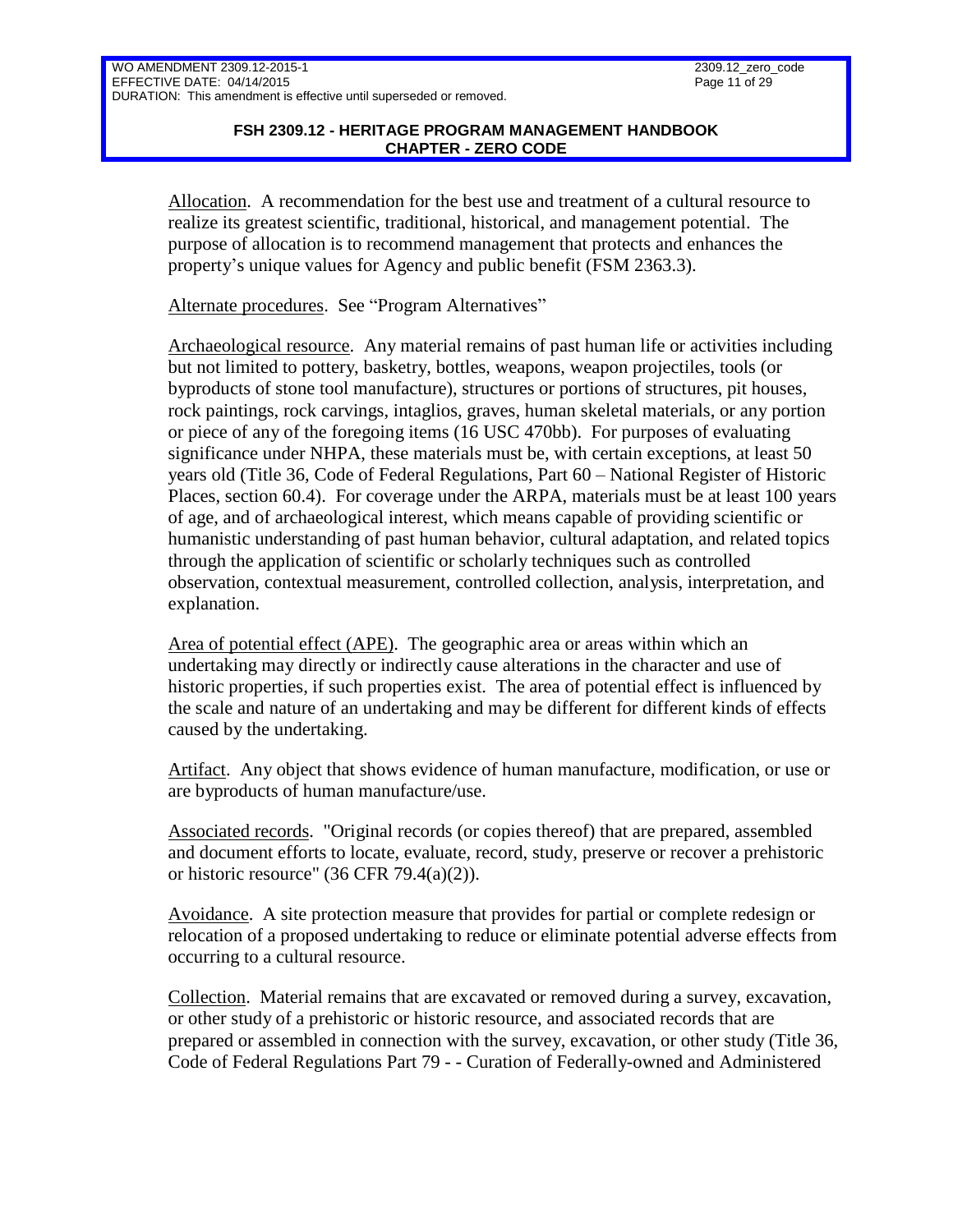### **FSH 2309.12 - HERITAGE PROGRAM MANAGEMENT HANDBOOK CHAPTER - ZERO CODE**

Archaeological Collections). Other types of collections include those acquired through Native American Graves Protection and Repatriation Act (NAGPRA) compliance, archival collections such as historic records and photographs, and Forest Service History collections (FSM 2366.1).

Collection management. The long-term physical well-being and safety of collections. Includes issues of conservation, access and use, inventory, and information management.

Consultation. Consultation is formal communication required in legislation and is between the Forest Service Responsible Official and specific parties indicated in the pertinent legislation. NHPA defines consultation as the process of seeking, discussing, and considering the views of other participants designated in statute or regulation, and where feasible, reaching agreement with them regarding matters affecting cultural resources on National Forest System lands. Notification may also be required in legislation, but unlike consultation, does not necessarily require discussion or agreement.

Corporate database. The Forest Service Natural Resource Manager (NRM) database, formerly and more widely known as the Forest Service Integrated Data Management System (Infra). The Heritage Program component includes all cultural resource information in a records and spatial (GIS) format.

Cultural landscape. As defined by the National Park Service, a geographic area (including both cultural and natural resources and the wildlife or domestic animals therein), associated with a historic event, activity, or person or exhibiting other prehistoric or historic cultural or aesthetic values. There are four general types of cultural landscapes, not mutually exclusive: prehistoric/historic sites, historic designed landscapes, historic vernacular landscapes, and ethnographic landscapes.

Cultural patrimony. An object having ongoing historical, traditional, or cultural importance to a Native American group or culture, rather than property owned by an individual and which cannot be alienated, appropriated, or conveyed by any individual regardless of whether or not the individual is a member of the Indian Tribe or Native American group. (See 25 U.S.C. 3001).

Culturally unidentifiable. Cultural items for which no culturally affiliated present-day Indian Tribe or Native Hawaiian organization can be determined.

Cultural resource. An object or definite location of human activity, occupation, or use identifiable through field survey, historical documentation, or oral evidence. Cultural resources are prehistoric, historic, archaeological, or architectural sites, structures, places, or objects, and traditional cultural properties. In this Handbook, cultural resources include the entire spectrum of resources for which the Heritage Program is responsible from artifacts to cultural landscapes without regard to eligibility for listing on the National Register of Historic Places.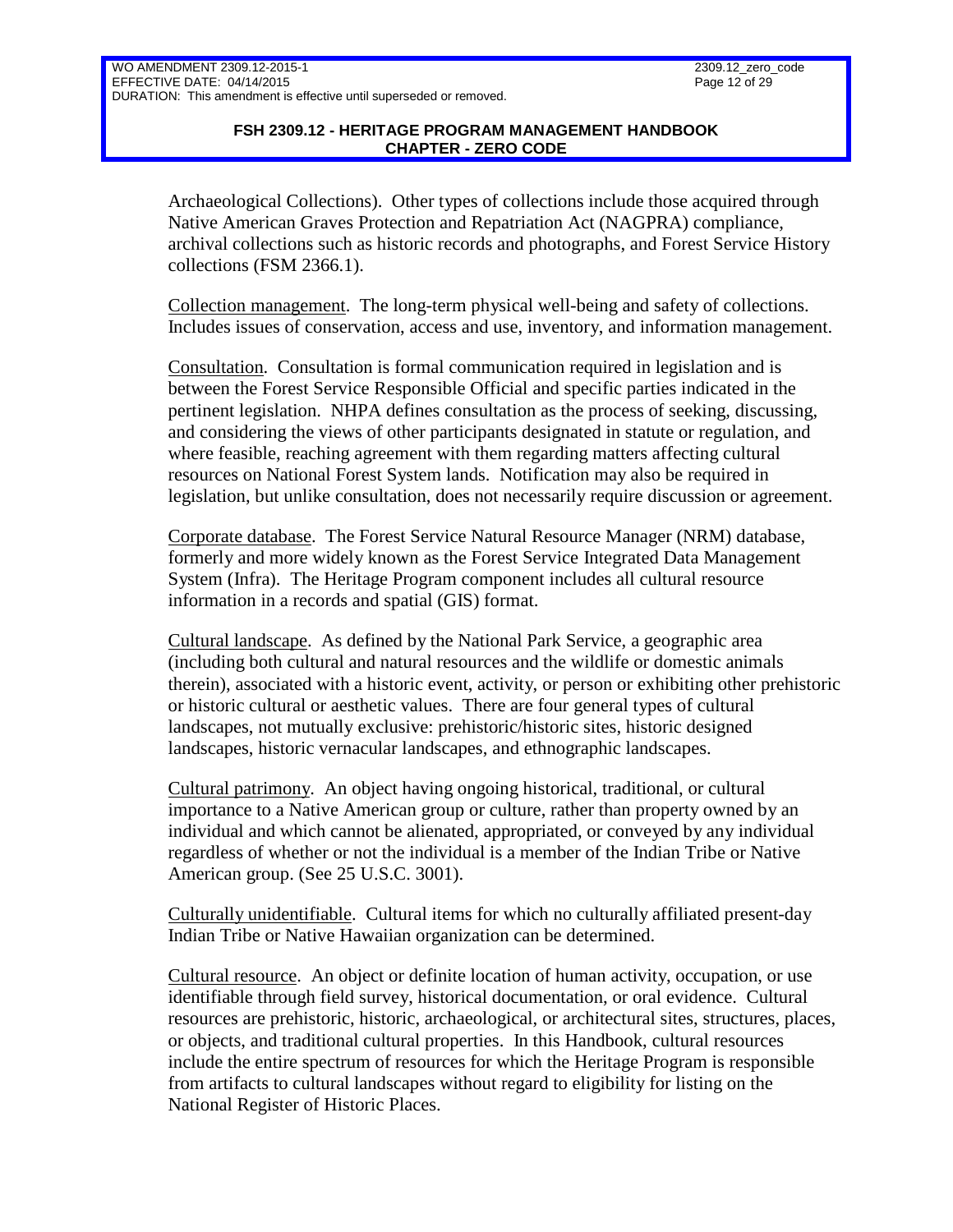### **FSH 2309.12 - HERITAGE PROGRAM MANAGEMENT HANDBOOK CHAPTER - ZERO CODE**

Cultural Resource Overview. A synthesis of known cultural resources on a given unit, typically a National Forest or Grassland. The purpose of the overview is to compile, describe, summarize, and synthesize previously recorded information regarding prehistoric and historic sites and to establish historic contexts to assist in evaluating the significance of the cultural resources in the area.

Curation. The management and preservation of a collection according to professional museum and archival practices, including, but not limited to

1. Inventorying, accessioning, labeling, and cataloging a collection;

2. Identifying, evaluating, and documenting a collection;

3. Storing and maintaining a collection using approved methods and containers and under environmental conditions and physically secure controls following industry standards;

4. Periodically inspecting a collection and taking such actions as may be necessary to preserve it; and

5. Providing access and facilities to study a collection and handling, cleaning, stabilizing, and conserving a collection in such a manner as to preserve it.

Data recovery. As defined in the Advisory Council's archaeology guidelines, is a common mitigation measure that, through implementation of a treatment plan developed in consultation with the SHPO, THPO, Indian Tribes, the Advisory Council, and other consulting parties, retrieves the important information present within an archaeological site that makes it eligible for the National Register of Historic Places before the site's integrity is compromised or destroyed.

Deaccession. The legal, permanent removal of an object, document, specimen, or collection from a repository. Requires formal documentation of the process.

Effect. 36 CFR 800.16 defines effect as "alteration to the characteristics of a historic property qualifying it for inclusion in or eligibility for the National Register."

Enhancement. A general term that in historic preservation means any activity that preserves, restores, or interprets a historic property for use and enjoyment by the public.

Evaluation. Assessment of a cultural resource's eligibility for listing on the National Register by applying the criteria at 36 CFR 60.4.

Exempted categories. See "Program Alternatives."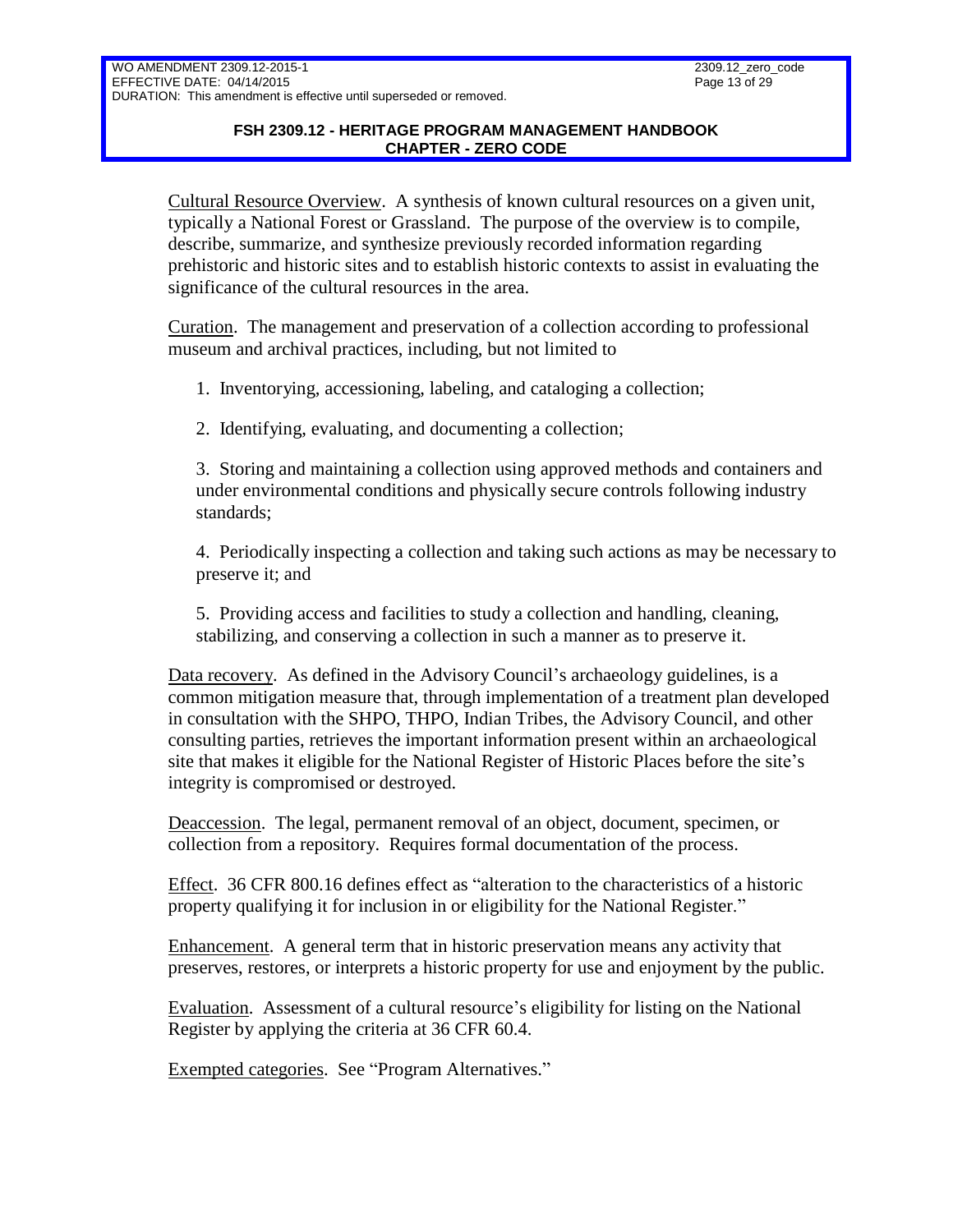### **FSH 2309.12 - HERITAGE PROGRAM MANAGEMENT HANDBOOK CHAPTER - ZERO CODE**

Federal Land Manager. With respect to any public lands, the Secretary of the department, or the head of any other agency having primary management authority over such lands. (16 USC 470bb). In the context of this Handbook, a Federal Land Manager is a Line Officer (District Ranger, Forest Supervisor, Regional Forester, or the Chief of the Forest Service). The Federal Land Manager is the Agency Official.

Funerary objects. Items that, as part of the death rite or ceremony of a culture, are reasonably believed to have been placed intentionally at the time of death or later with or near individual human remains. Funerary objects must be identified by a preponderance of the evidence as having been removed from a specific burial site of an individual affiliated with a particular Indian Tribe or as being related to specific individuals or families or to known human remains. See Title 43, Code of Federal Regulations, Part 10 - - Native American Grave Protection and Repatriation Regulations, section 10.4.

Heritage assemblage. See "Collection."

Heritage assets. A Federal accounting term defined by the Federal Accounting Standards Advisory Board, as "property, plant, and equipment that are unique for one or more of the following reasons: historical or natural significance; cultural, educational, or artistic (for example, aesthetic) importance; or significant architectural characteristics." This definition applies to all Federal accounting. See Priority Heritage Assets.

Heritage Program. The comprehensive Forest Service program of responsibilities related to historic preservation. The purpose of the Heritage Program is to manage prehistoric, historic, and ethnographic cultural resources for the benefit of the public through preservation, public use, and research. The Heritage Program also contributes relevant information and perspectives to natural resource management.

Heritage Program Plan. A comprehensive planning document that establishes goals, objectives, and desired outcomes for the Heritage Program on a given Forest Service unit. A Heritage Program Plan identifies and defines the activities necessary to understand, preserve, protect, enhance, and develop the interpretation of cultural resources. See FSM 2362.3

Heritage stewardship. Systematic, responsible management actions to recognize, maintain (conserve), protect, and use cultural resources for Agency and public benefit.

Historic context. An organization format that groups historic properties that share similarities of time, theme, and geography, for example, the Civil War period, railroad logging, or the North Cave Hills. The development of historic contexts is the foundation for decisions about the planning, identification, evaluation, registration, and treatment of historic properties. The use of historic contexts in organizing major historic preservation activities ensures that those activities result in the preservation of the wide variety of properties that represent our history, rather than only a small, biased sample of properties.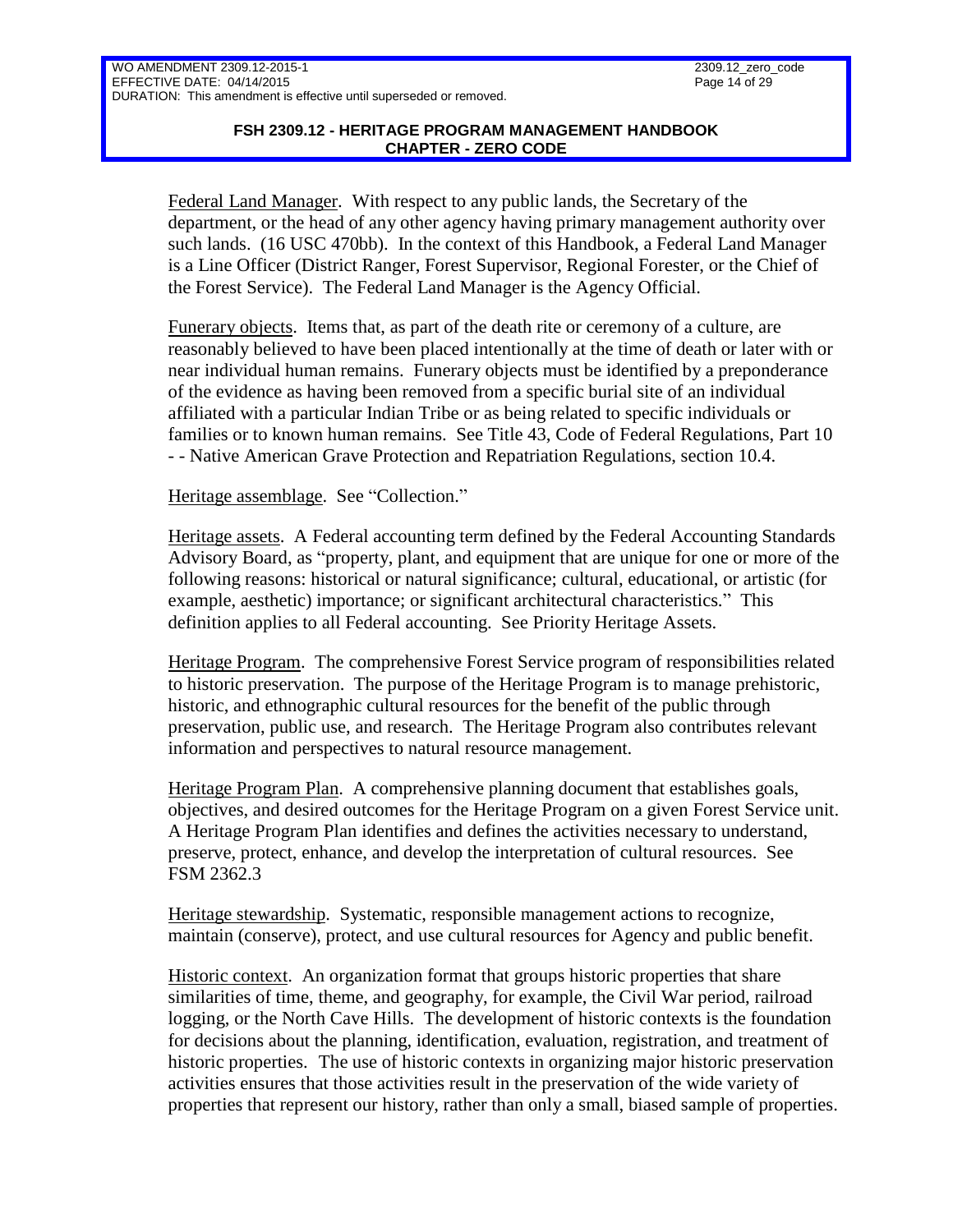### **FSH 2309.12 - HERITAGE PROGRAM MANAGEMENT HANDBOOK CHAPTER - ZERO CODE**

Historic preservation. A general term describing all activities related to management and stewardship of properties significant in American history, architecture, archaeology, or culture, including, but not limited to identification, evaluation, recordation, documentation, curation, acquisition, protection, management, rehabilitation, restoration, stabilization, maintenance, reconstruction, or any combination of the foregoing activities.

Historic property. 36 CFR 800.16 defines historic properties as "any prehistoric or historic district, site, building, structure, or object included in, or eligible for inclusion in, the National Register of Historic Places. This term includes artifacts, records, and remains that are related to and located within such properties. The term includes properties of traditional religious and cultural importance to an Indian Tribe or Native Hawaiian organization and that meet the National Register criteria."

Historic Property Plan. A written plan prepared by a Heritage professional for historic properties with an emphasis on Priority Heritage Assets. The plan documents the existing resource condition; management goals, objectives, and desired future condition; maintenance standards and guidelines; needed actions; proposed budget, and timeframes and schedules.

Human remains. In NAGPRA, the physical remains of the body of a person of Native American ancestry. For purposes of determining cultural affiliation, human remains incorporated into a funerary object, sacred object, or object of cultural patrimony must be considered part of that item. More generally, the physical remains of a body of a person of any prehistoric, ethnographic, or historic culture found in an archaeological context. The term does not include remains or portions of remains that may reasonably be determined to have been freely given or naturally shed by the individual from whose body they were obtained, such as hair made into ropes or nets.

Identification. The general term for the component of cultural resource management that involves locating and recording the existence of cultural resources that may be eligible for listing on the National Register (as historic properties). The Secretary of the Interior's Standards and Guidelines for Archeology and Historic Preservation further clarify identification as "activities undertaken to gather information about historic properties in an area. The scope of these activities will depend on: existing knowledge about properties, goals for survey activities developed in the planning process, and current management needs."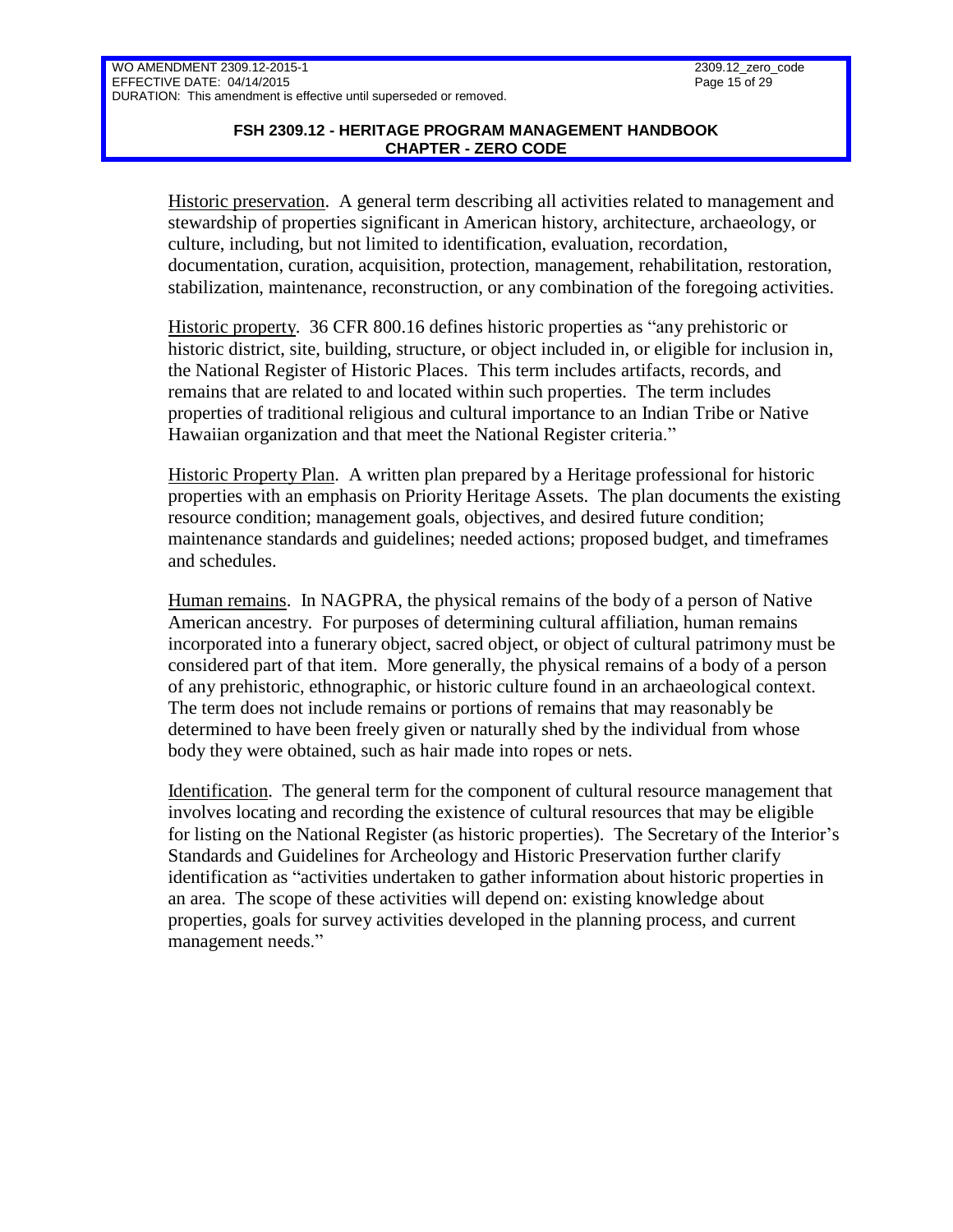### **FSH 2309.12 - HERITAGE PROGRAM MANAGEMENT HANDBOOK CHAPTER - ZERO CODE**

Indian Tribe. Federally recognized Indian or Alaskan native Tribe, band, nation, pueblo, village, or community included in Federally Recognized Indian Tribe List Act of 1994 (25 U.S.C. 479a). NHPA defines Indian Tribe as "an Indian Tribe, band, nation, or other organized group or community, including a native village, regional corporation or village corporation, as those terms are defined in section 3 of the Alaska Native Claims Settlement Act (43 U.S.C. 1602), which is recognized as eligible for the special programs and services provided by the United States to Indians because of their status as Indians."

Inventory. The record of cultural resources known to occur within a defined geographic area. An inventory includes a compilation and synthesis of existing information and field surveys for evidence of past human activity. Inventory is sometimes used interchangeably with "survey", but in FSM 2360 and FSH 2309.12 context, the term inventory is more inclusive (see Survey).

Keeper of the National Register. In the United States, a National Park Service (NPS) official who is responsible for deciding on the eligibility of historic properties for inclusion on the National Register of Historic Places. The Keeper may further delegate authority, as is deemed appropriate. (36 CFR 60.3)

Legacy data. Heritage Program paper records generated prior to widespread use of Forest Service computer (Infra and Heritage NRM application) and geospatial record management systems, including inventory reports, site forms, and maps.

Lineal descendant. In NAGPRA, an individual tracing their ancestry directly and without interruption by means of the traditional kinship system of the appropriate Indian Tribe or Native Hawaiian organization or by the common law system of descent. See 43 CFR  $10.2(b)(1)$ .

Memorandum of Agreement (MOA). A document that records the terms and conditions agreed upon by the Forest Service, State Historic Preservation Officer, Tribes, and other historic preservation groups or interests to meet an agreed upon objective such as phased identification and evaluation or to resolve the adverse effects of an undertaking upon historic properties.

Memorandum of Understanding (MOU). A document that provides a general cooperative framework for partnerships between the Forest Service and other historic preservation groups or interests. It is not a fund-obligating instrument.

Mitigation. Actions or treatments which lessen, eliminate, or compensate for adverse effects to historic properties. Such actions may include, but are not limited to, redesigning an undertaking to reduce or eliminate effects, recovering data to compensate for effects, or moving the historic property to a protected area.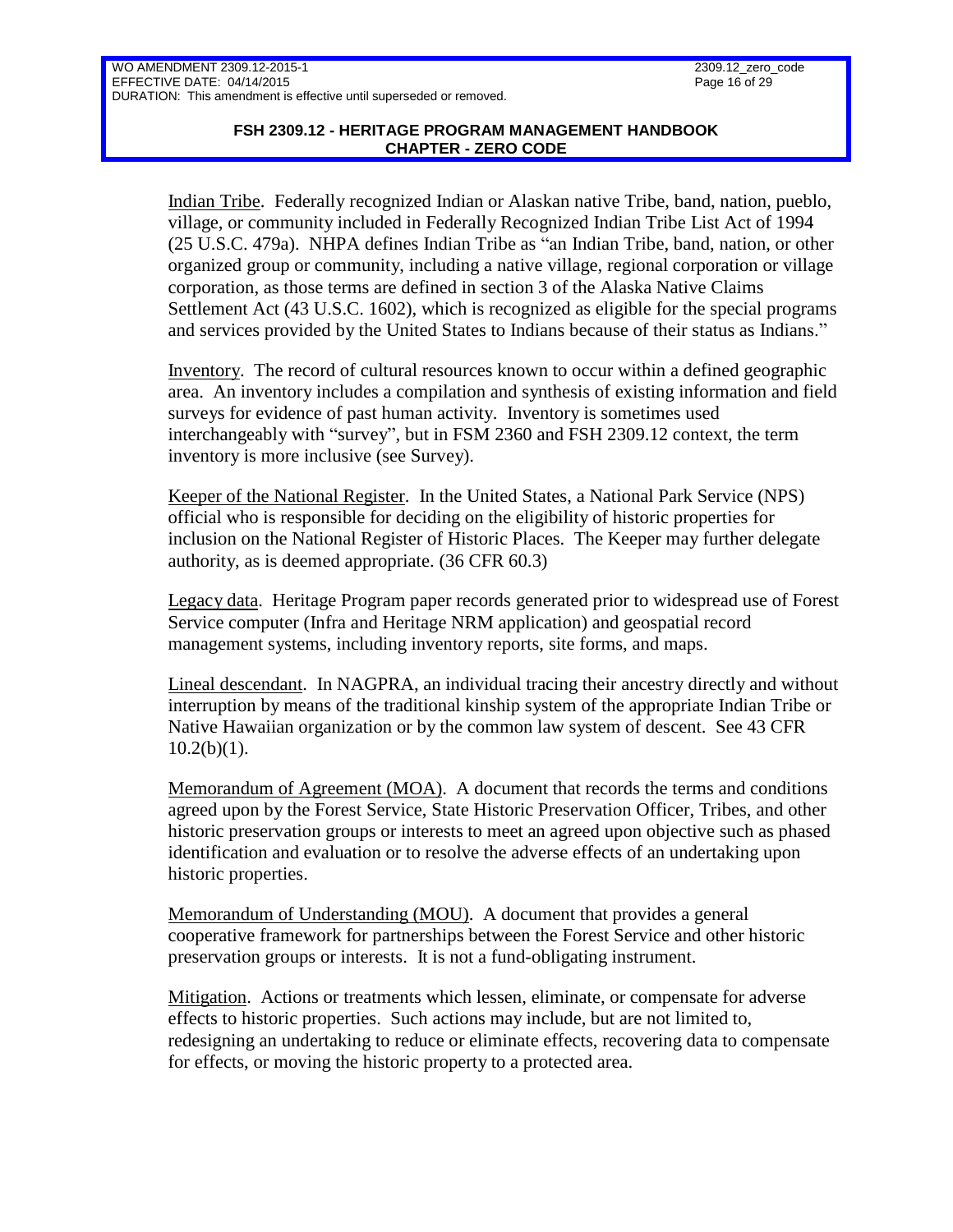### **FSH 2309.12 - HERITAGE PROGRAM MANAGEMENT HANDBOOK CHAPTER - ZERO CODE**

Monitoring. Systematic and periodic assessment of the physical condition of cultural resources and any on-going or potential human-caused or environmental threats to them. It may be the basis for implementing corrective actions where degradation is identified. Monitoring is also undertaken to evaluate the adequacy of protective treatments to cultural resources affected by Forest Service - authorized undertakings and to review the accuracy of survey strategies and methods

National Historic Landmark (NHL). Nationally significant historic places designated by the Secretary of the Interior because they possess exceptional value or quality in illustrating or interpreting the heritage of the United States. National Historic Landmarks enjoy extra protections and consideration under the Historic Sites Act of 1935 as amended (16 U.S.C. 461-467), the NHPA, and 36 CFR 800.10.

National Register of Historic Places (National Register). The National Register is the Nation's official list of the Nation's historic places worthy of preservation. Authorized by the National Historic Preservation Act of 1966, section  $101(a)(1)(A)$  (16 U.S.C. 470a(a)), the National Register is part of a national program to coordinate and support public and private efforts to identify, evaluate, and protect historic and archaeological resources. Properties listed in the Register include districts, sites, buildings, structures, and objects that are significant in American history, architecture, archaeology, engineering, and culture. The Secretary's administrative responsibility for the National Register is delegated to the National Park Service.

Permit for archaeological investigation. A Federal permit issued under the Archaeological Resources Protection Act (ARPA) for ground-disturbing uses such as extensive subsurface testing and excavation; the Organic Act for non-ground disturbing archaeological activities, particularly field survey; and/or the Antiquities Act for cultural resources less than 100 years old. The application for a Permit for Archaeological Investigation is FS-2700-30. See FSM 2720 for permit processing.

Preservation. The act or process of applying measures necessary to sustain the existing form, integrity, and materials of a historic property. See Title 36, Code of Federal Regulations, Part 68 - - The Secretary of the Interior's standards for the treatment of historic properties.

Priority Heritage Asset. Heritage assets of distinct public value that are or should be actively maintained and meet one or more of the following criteria:

1. The significance and management priority of the property is recognized through an official designation such as listing on the National Register of Historic Places or on a State register.

2. The significance and management priority of the property is recognized through prior investment in preservation, interpretation, and use.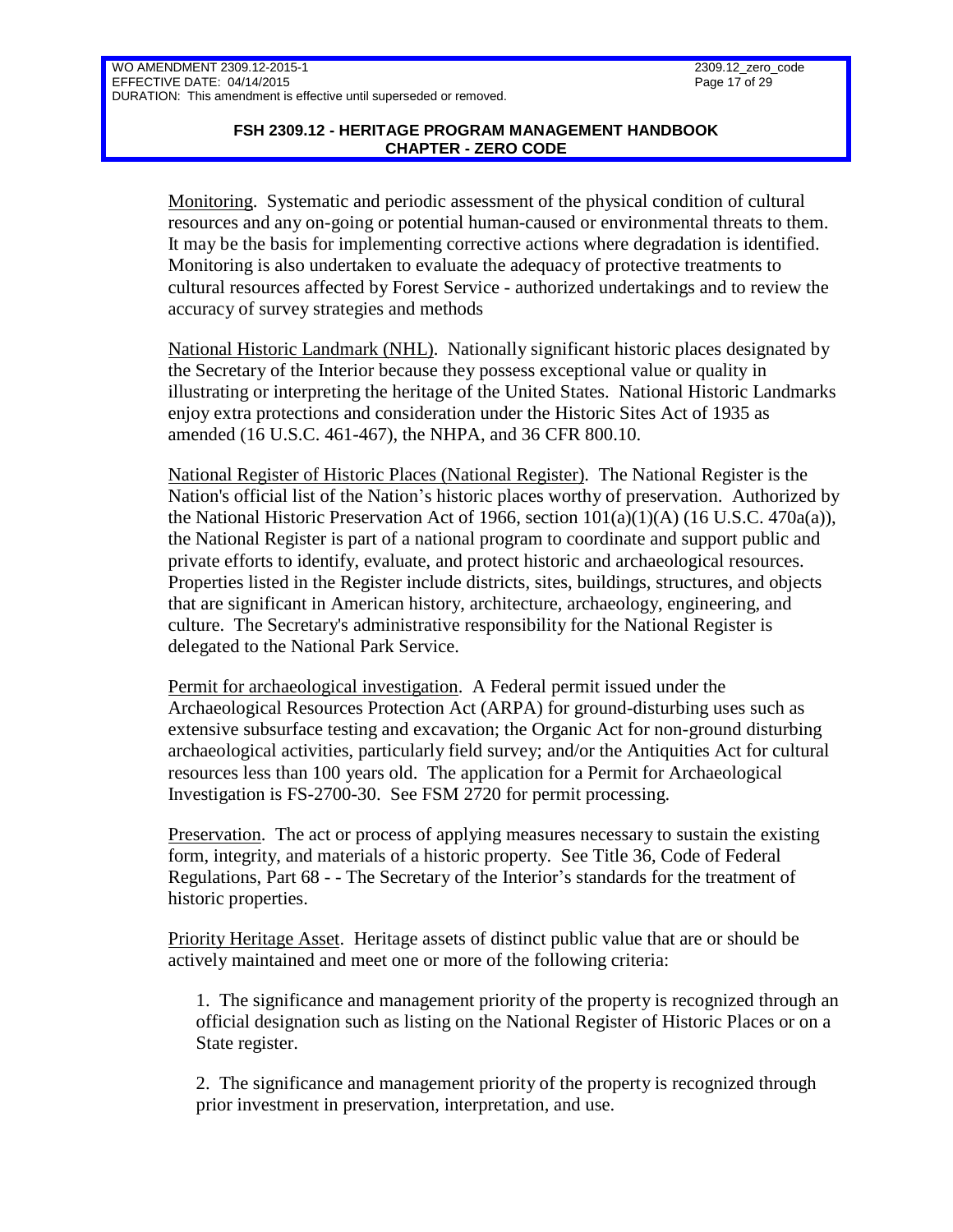3. The significance and management priority of the property is recognized in an agency-approved management plan.

4. The property exhibits critical deferred maintenance needs and those needs have been documented. Critical deferred maintenance is defined as a potential health or safety risk or imminent threat of loss of significant resource values.

Program alternatives. Alternatives for implementing NHPA Section 106 procedures, as defined in 36 CFR 800.14. Program Alternatives include Alternate Procedures, Programmatic Agreements, Exempted Categories, Standard Treatments, and Program Comment. See chapter 10, section 13.2 of this Handbook for a definition of each.

Rehabilitation. The act or process of making possible an efficient compatible use for a property through repair, alterations, and additions while preserving those portions or features that convey historical, cultural, or architectural values. See 36 CFR 68.

Repatriation. In NAGPRA, to transfer physical custody of and legal interest in Native American human remains, funerary objects, sacred objects, and/or objects of cultural patrimony to lineal descendants, culturally affiliated Indian Tribes, and Native Hawaiian organizations.

Restoration. The act or process of accurately depicting the form, features, and character of a property as it appeared at a particular period of time by means of the removal of features from other time periods in its history and reconstruction of missing features from the restoration period.

Sacred site. Executive Order 13007 issued May 24, 1996 (E.O. 13007) – Indian Sacred Sites, defines an Indian Sacred Site as "any specific, discrete, narrowly delineated location on Federal land that is identified by an Indian Tribe, or Indian individual determined to be an appropriately authoritative representative of an Indian religion, as sacred by virtue of its established religious significance to, or ceremonial use by, an Indian religion; provided that the Indian Tribe or appropriately authoritative representative of an Indian religion has informed the Agency of the existence of such a site."

Secretary's Standards and Guidelines. The Secretary of the Interior's Standards and Guidelines for Archeology and Historic Preservation. The Standards and Guidelines prepared under the authority of Sections 101(f), (g), and (h), and Section 110 of the National Historic Preservation Act, provide technical information about archaeological and historic preservation activities and methods for all Federal agencies. Go to *[www.nps.gov](http://www.nps.gov/)* for a list of available standards and guidelines.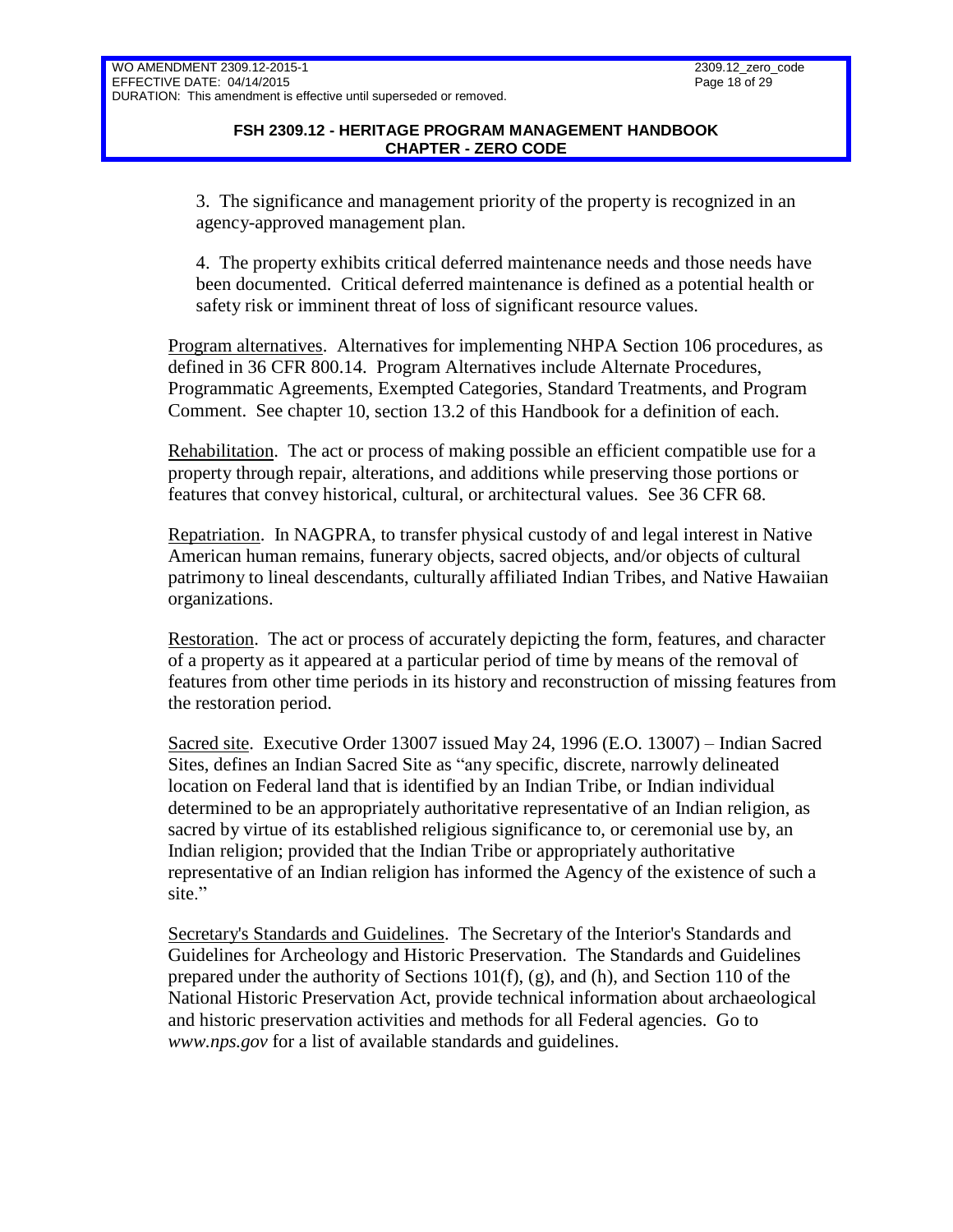### **FSH 2309.12 - HERITAGE PROGRAM MANAGEMENT HANDBOOK CHAPTER - ZERO CODE**

Significant/Significance. In the context of this Handbook, terms with legal and regulatory application in the Historic Sites Act, the NHPA, and at 36 CFR 60, which mean that a cultural resource meets the eligibility criteria for listing on the National Register of Historic Places because of its significance at the local, State, or national level. The use of the term "significant or significance" in historic preservation legislation and by the historic preservation professional community predates and has little relation to the term "significantly affecting the human environment" used in the National Environmental Policy Act of 1969 as amended (NEPA) (42 U.S.C. 4321 and 4331-4335).

Site. The location of human activities or events often used to mean the same as cultural resource. According to the Glossary of National Register Terms in *National Register Bulletin* No. 16A, site means "location of a significant event, a prehistoric or historic occupation or activity, or a building or structure, whether standing, ruined, or vanished, where the location itself possesses historic, cultural, or archaeological value regardless of any existing structure."

State Historic Preservation Officer (SHPO). Per NHPA Section 101, the Governor of a State may designate and appoint a State Historic Preservation Officer to administer the State's historic preservation program, to reflect the interests of the State and its citizens in the preservation of their cultural heritage, and to advise and assist Federal agencies in carrying out their NHPA Section 106 responsibilities.

Survey. In the context of this Handbook, survey is field work to identify and record cultural resources. Field survey may be of different intensities (reconnaissance, sampling, or intensive) depending on variables such as existing knowledge of the area and the management goals for the identification. In areas where the ground surface is difficult to see, field survey may include subsurface probing to determine the presence or absence of cultural material.

Traditional Cultural Property (TCP). A cultural resource that is associated with cultural practices or beliefs of a living community that (a) are rooted in the community's history, and (b) are important in maintaining the continuing cultural identity of the community. To be eligible for inclusion in the National Register, a traditional cultural property must be a tangible property, that is, a district, site, building, structure, or object as defined in 36 CFR 60.4 and must meet one or more of the criteria in 36 CFR 60.4.

Tribal consultation. The USDA Policy of Tribal Consultation, Coordination, and Collaboration provides an operation definition as follows: "The timely, meaningful, and substantive dialog between USDA officials who have delegated authority to consult, and the official leadership of federally recognized Indian Tribes, or their designated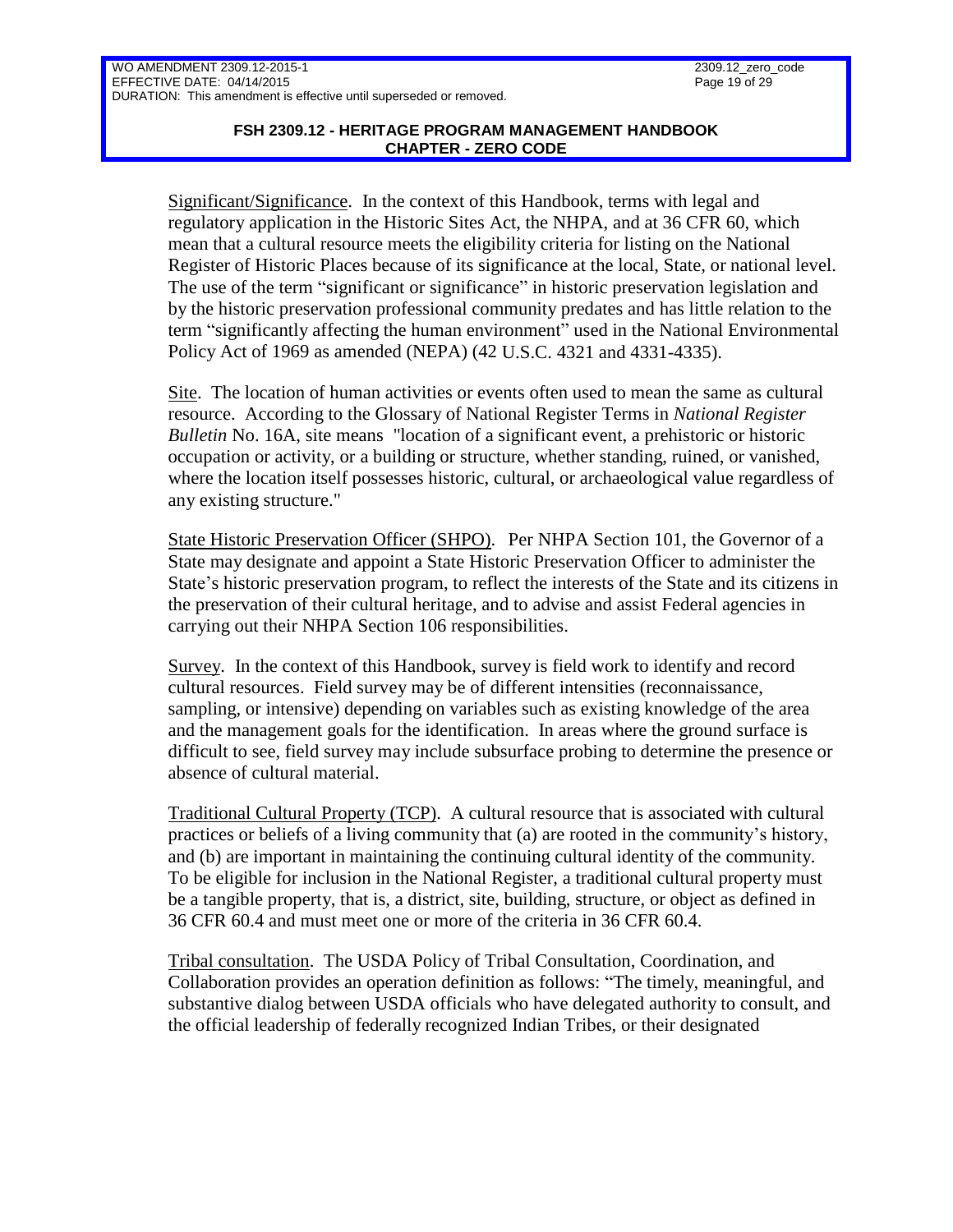### **FSH 2309.12 - HERITAGE PROGRAM MANAGEMENT HANDBOOK CHAPTER - ZERO CODE**

representative(s), pertaining to USDA policies that may have Tribal implications." Tribal consultation is government to government as required under Executive Order 13175-- Consultation and Coordination With Indian Tribal Governments issued November 6, 2000 (E.O. 13175).

Tribal Historic Preservation Officer (THPO). The Tribal Official appointed by the Tribe's chief governing authority or designated by a Tribal ordinance or preservation program who has assumed the responsibilities of the SHPO for purposes of NHPA Section 106 compliance on Tribal lands in accordance with section  $101(d)(2)$  of NHPA (16 U.S.C. 470a(d)). When Federal actions occur on reservation lands, the Agency consults the THPO rather than the SHPO.

Tribe. See Indian Tribe.

Undertaking. NHPA Section 301(7) (16 U.S.C. 470w) defines undertaking as "a project, activity, or program funded in whole or in part under the direct or indirect jurisdiction of a Federal agency, including those carried out by or on behalf of a Federal agency; those carried out with Federal financial assistance; those requiring a Federal permit, license, or approval; and those subject to State or local regulation administered pursuant to a delegation or approval by a Federal Agency."

Unmanaged use. A recreation term that describes visitor use in areas on National Forest System lands where no Agency direction exists to manage visitor access or activities. Unmanaged use leads to natural and cultural resource degradation.

Vandalism. In cultural resource management context, the willful destruction or spoiling of archaeological and historic sites, including graffiti, defacement, demolition, removal, and other criminal damage. The more forceful term looting is applied to illegal excavation and artifact theft at prehistoric and historic archaeological sites.

# <span id="page-19-0"></span>**06 – QUALIFICATIONS FOR HERITAGE PERSONNEL**

The Office of Personnel Management (OPM) Qualification Standards for General Schedule (GS) Positions describe the minimum qualifications for professional and technician positions at all grade levels. Use these standards to develop Position Descriptions for Heritage professionals and technicians at all GS levels.

## <span id="page-19-1"></span>**06.1 – Heritage Professionals**

A Heritage professional is a professionally qualified anthropologist, archaeologist, architectural historian, historian, historical architect, or similar professional who serves in a staff or advisory capacity. Heritage professionals provide technical expertise and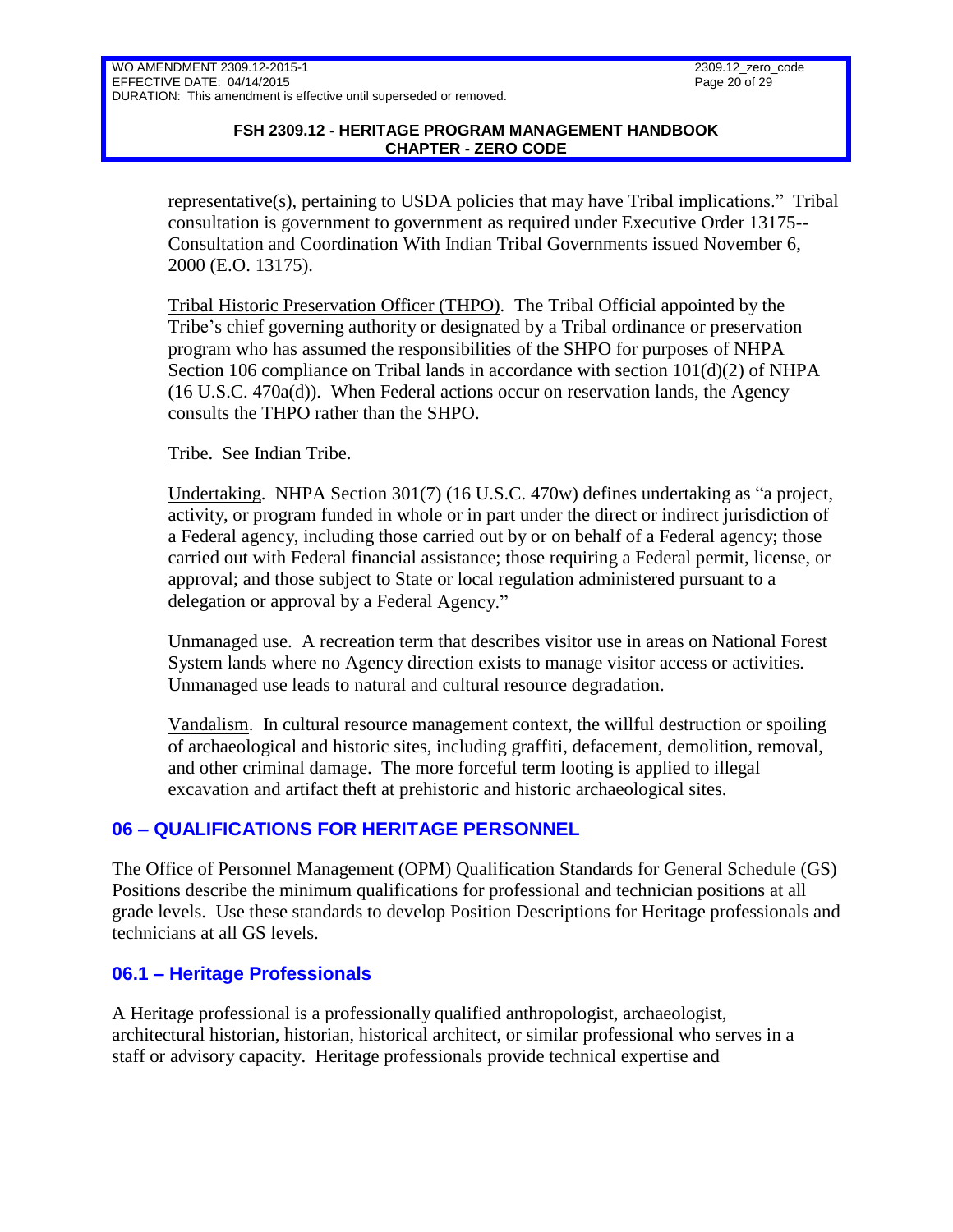### **FSH 2309.12 - HERITAGE PROGRAM MANAGEMENT HANDBOOK CHAPTER - ZERO CODE**

recommendations to help Agency Officials meet their Heritage Program responsibilities and make informed land use decisions. The most common series for Heritage professionals are GS-190 Anthropologist, GS-193 Archaeologist, and GS-170 Historian. Some positions may require specialized skills (see below, section 06.3 - Specialized Heritage Personnel).

The National, Regional, and Forest/Grassland Heritage Program Leaders, and District or Zone Archaeologists are Heritage Professional positions (see ch. 04, secs. 04.11-14).

The Professional Qualification Standards in the Secretary of the Interior's Standards and Guidelines for Archaeology and Historic Preservation (Title 36, Code of Federal Regulations, Part 61 – Procedures for State, Tribal, and Local Government Historic Preservation Programs, Appendix A) are more rigorous than OPM Qualification Standards. Consider these standards when developing training plans for Heritage Professionals and when soliciting partners/cooperators and contracted services.

Skills beyond the minimum standard of education and experience may be necessary to successfully complete the full range of professional responsibilities (see 06, ex. 01). For example, specialized training is required to perform and prepare archaeological damage assessments and serve as a professional witness on behalf of the Agency in ARPA investigations. Address any identified deficiencies in the employee's Individual Development Plan, beginning the first year of employment.

# <span id="page-20-0"></span>**06.2 – Archaeological Technicians**

Archaeological Technicians in the GS-102 Social Science Aid and Technician Series shall have up to 1year of specialized experience, academic study, or a combination of experience and study in archaeology (including a field school), anthropology, history, or closely related fields. Archaeological Technicians are generally working toward undergraduate or graduate degrees in those respective fields. A Heritage professional shall assign specific duties, approve reports, and accept professional responsibility for the technician's work.

## <span id="page-20-1"></span>**06.3 – Specialized Heritage Personnel**

Some positions may require specialized skills in historic preservation. Examples include GS-1010 Exhibits Specialist, GS-1015 Museum Curator, GS-1016 Curatorial Specialist, GS-1420 Archivist, and GS-1421 Archive Technician. There are also professionals who specialize as Architectural Historians and Historic Landscape Architects.

Given the right mix of education and experience, and depending on the job responsibilities, individuals in these series may also qualify for Heritage Program management positions on National Forest System lands.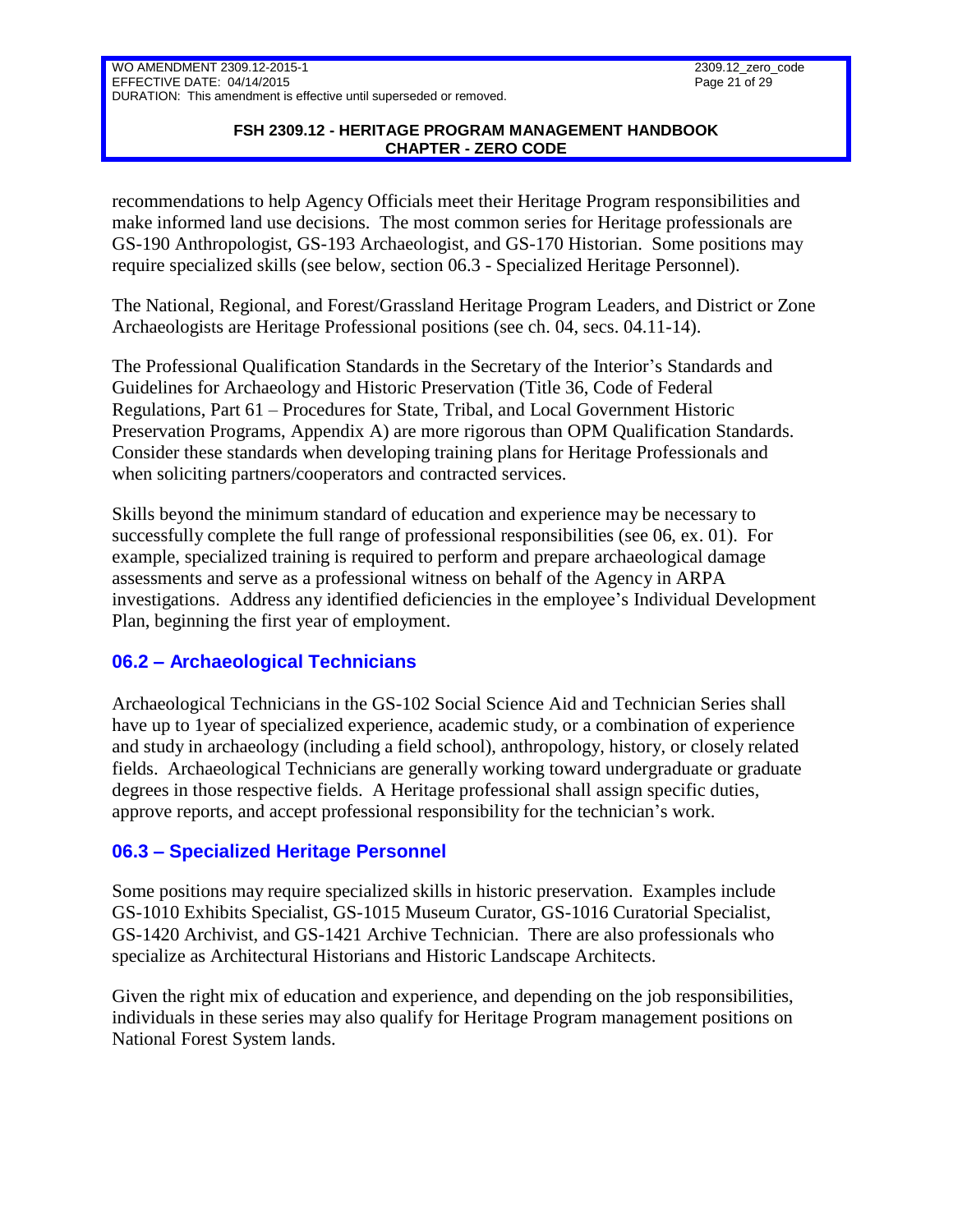#### **FSH 2309.12 - HERITAGE PROGRAM MANAGEMENT HANDBOOK CHAPTER - ZERO CODE**

### <span id="page-21-0"></span>**06.4 – Paraprofessionals**

Paraprofessionals are Forest Service employees who have completed in-house training and a certification program conducted by a Heritage professional. Training includes a minimum of 40 hours of formal classroom training and 40 hours of supervised fieldwork on the trainee's duty Forest, performed under the direct supervision of a qualified Heritage professional. Certification must be renewed at a minimum of every 2 years. Paraprofessionals have other primary work responsibilities and are assigned Heritage Program work as part-time or asneeded collateral duties. The paraprofessional program is optional. A Heritage professional shall assign specific duties, directly supervise fieldwork, approve reports, and accept professional responsibility for the paraprofessionals' work.

### <span id="page-21-1"></span>**06.5 – Recommended Competencies for Heritage Program Personnel**

Heritage Program personnel shall meet the competencies of the position for which they are hired as described in the Agency Standard Position Descriptions. The following table shows many of the skills necessary for Heritage professionals and technicians. These are recommendations that should be used to develop training plans, upgrade skills, and inform potential new-hires of job expectations.

The training to attain and renew skills is available through a variety of venues, including most commonly the Advisory Council, the National Preservation Institute, colleges, universities, and professional societies.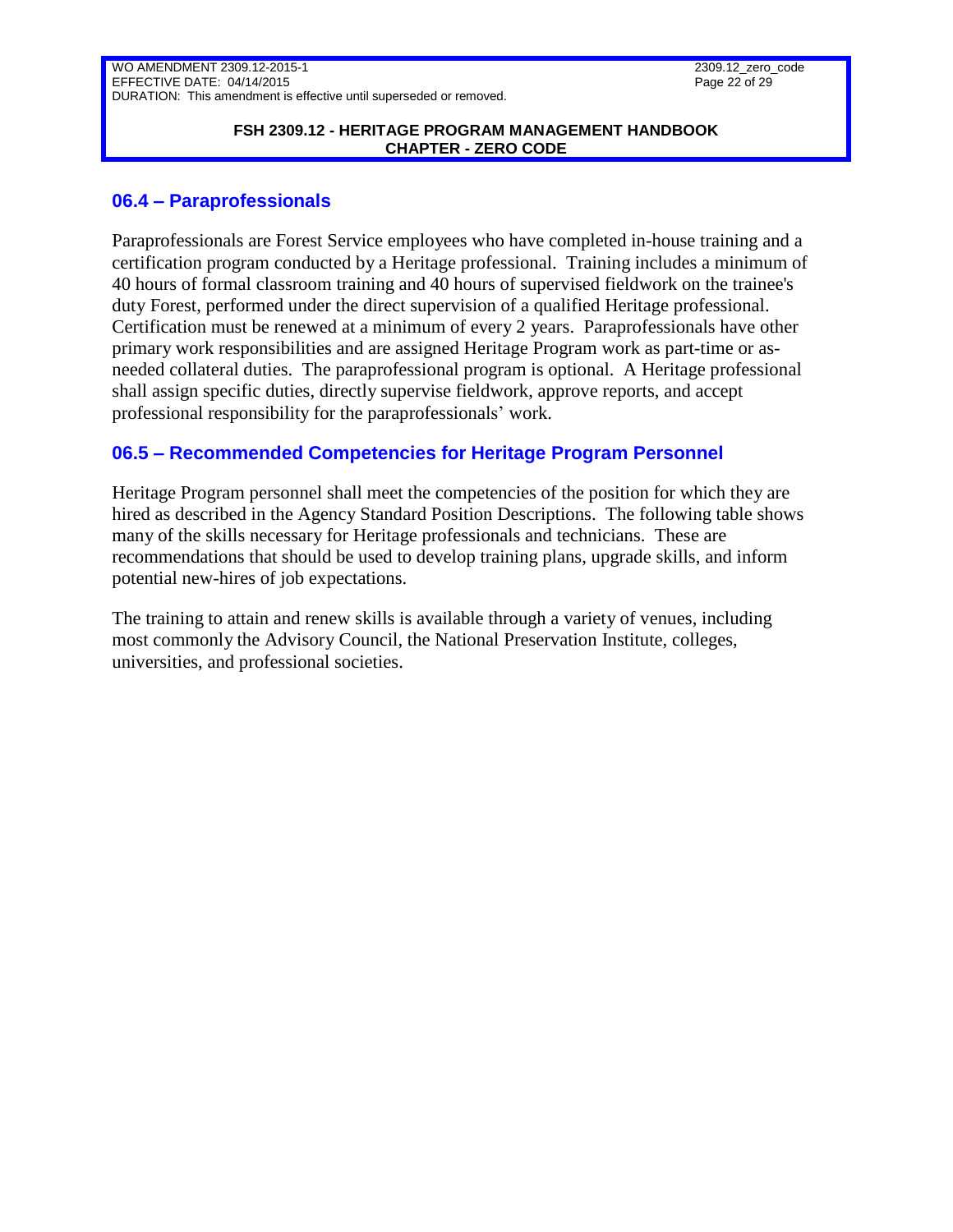$\mathbf{L}$ 

### **FSH 2309.12 - HERITAGE PROGRAM MANAGEMENT HANDBOOK CHAPTER - ZERO CODE**

# **06.5 - Exhibit 01**

## **Recommended Competencies for Heritage Program Personnel**

| <b>Skills, Knowledge, &amp; Abilities</b><br><b>Recommended Competencies</b>                                                                                            | Professional<br>Heritage | Archaeologica<br>₩<br><b>Technician</b> |
|-------------------------------------------------------------------------------------------------------------------------------------------------------------------------|--------------------------|-----------------------------------------|
| Develop Heritage program plans                                                                                                                                          | X                        |                                         |
| Develop historic contexts and Historic Property Plans                                                                                                                   | X                        |                                         |
| Participate in Forest and project interdisciplinary team<br>planning                                                                                                    | X                        |                                         |
| Consult and coordinate with SHPOs, THPOs, Advisory<br>Council, Indian Tribes, and other public groups                                                                   | X                        |                                         |
| Conduct cultural resource identification                                                                                                                                | X                        | X                                       |
| Supervise and review professional/technician/paraprofessional<br>NHPA Section 106 project and other program work prior to<br>submittal to SHPO, THPO, and Indian Tribes | X                        |                                         |
| Review and approve NHPA Section 106 work completed by<br>contractors and cooperators                                                                                    | X                        |                                         |
| Evaluate cultural resources for National Register eligibility<br>and prepare nominations                                                                                | X                        |                                         |
| Recommend management use categories                                                                                                                                     | X                        |                                         |
| Participate in planning for managed and prescribed fires;<br>develop cultural resource protection standards and measures                                                | X                        |                                         |
| Serve as a COR/Inspector/Contact for heritage contracts<br>and agreements.                                                                                              | X                        | X                                       |
| Complete NAGPRA inventories, assist in repatriation process                                                                                                             | X                        |                                         |
| Complete damage assessments for ARPA investigations/cases                                                                                                               | X                        |                                         |
| Provide technical advice/assistance to Law Enforcement;<br>coordinate monitoring and protection activities                                                              | X                        |                                         |
| Service as expert witness in ARPA cases                                                                                                                                 | X                        |                                         |
| Participate in fire suppression and post-suppression activities<br>to identify, monitor and/or protect cultural resources                                               | X                        | X                                       |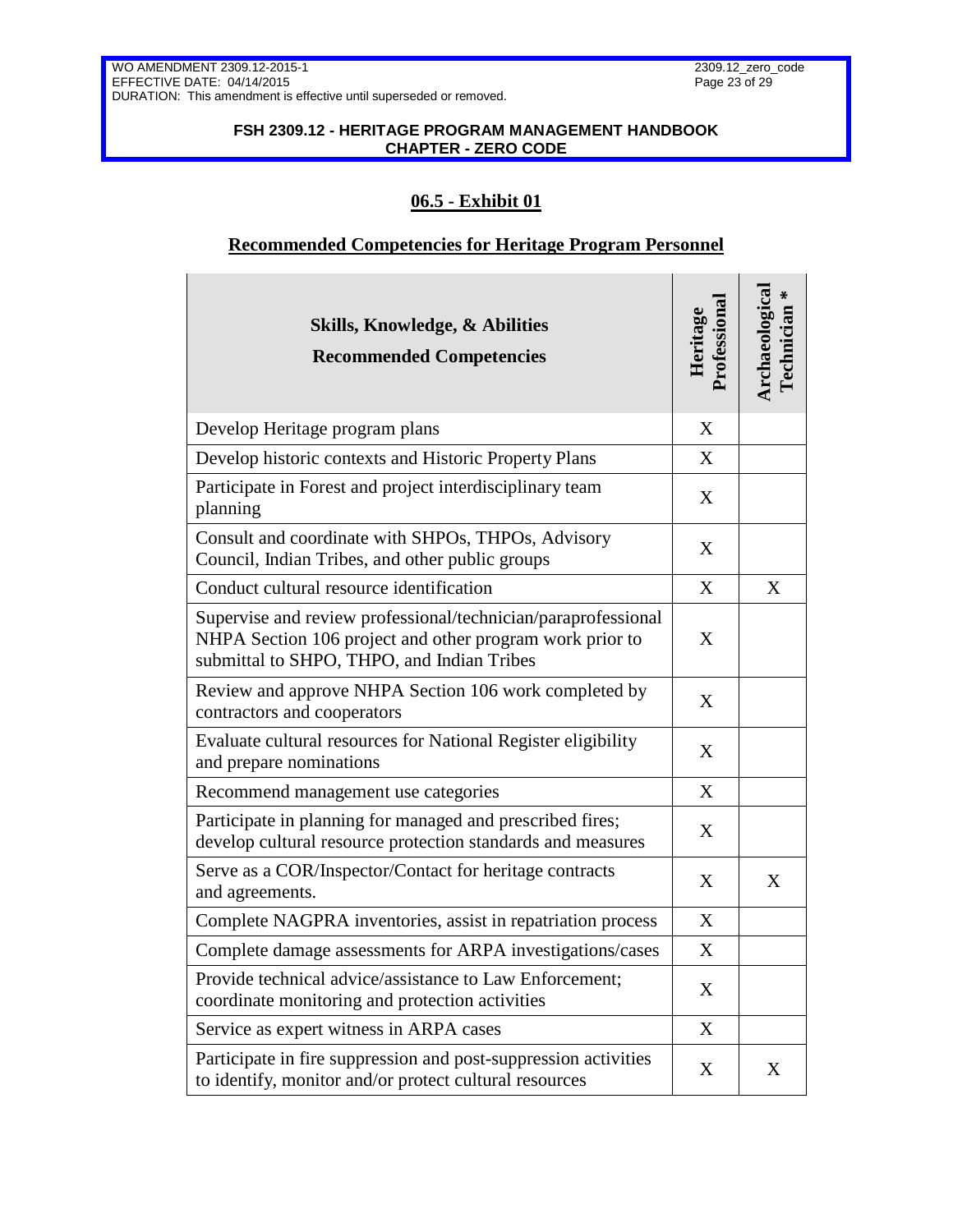### **FSH 2309.12 - HERITAGE PROGRAM MANAGEMENT HANDBOOK CHAPTER - ZERO CODE**

### **06.5 - Exhibit 0--Continued**

| <b>Skills, Knowledge, &amp; Abilities</b><br><b>Recommended Competencies</b> | Heritage<br>Professional | Archaeologica<br>₩<br>echnician |
|------------------------------------------------------------------------------|--------------------------|---------------------------------|
| Conduct or supervise archaeological excavation                               | X                        |                                 |
| Conduct historic structure recordation for HABS or HAER                      | X                        |                                 |
| Perform routine maintenance on buildings and ruins                           | X                        | X                               |
| Stabilize, rehabilitate, restore, and maintain historic buildings            | X                        |                                 |
| Provide heritage interpretive services; develop interpretive<br>media.       | X                        |                                 |
| Provide technical assistance to GIS coordinators                             | X                        | X                               |
| Prepare heritage accomplishment reports                                      | X                        |                                 |
| Manage information including Heritage NRM database                           | X                        |                                 |
| Input heritage data in Heritage NRM database                                 | X                        | X                               |
| Input data into GIS                                                          | X                        | X                               |
| Write Reports of Findings                                                    | X                        | X                               |
| Manage and conserve archaeological collections                               | X                        |                                 |

\* Archaeological Technicians may assist a Heritage Professional with these responsibilities.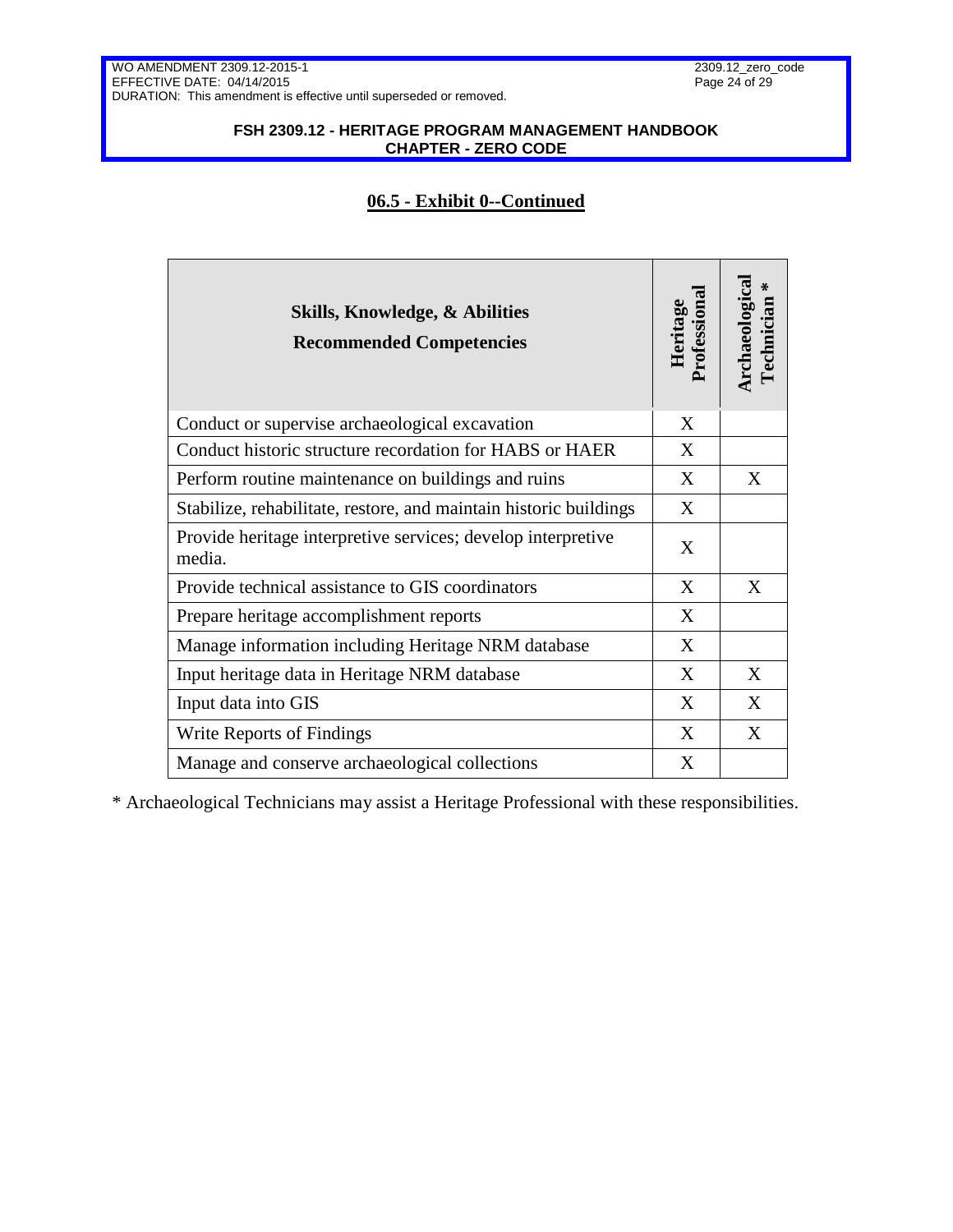#### **FSH 2309.12 - HERITAGE PROGRAM MANAGEMENT HANDBOOK CHAPTER - ZERO CODE**

### <span id="page-24-0"></span>**06.6 – Paraprofessional Certification**

See FSM 2360.91

The use of paraprofessionals is optional. A Regional Forester may elect to implement the program based on recommendations from the Regional Heritage Program Leader. Direction and guidance for training, certification, and use may be provided in Regional manual supplements. A paraprofessional program must be routinely monitored by the Forest or Grassland Heritage Program Leader to ensure adequacy and competency of paraprofessional work. A paraprofessional program that is not managed to Regional standards may be suspended or terminated by the Regional Forester based on recommendations from the Regional Heritage Program Leader.

Paraprofessionals shall complete a certification program and renew their certification every 2 years at a minimum. The Regional Heritage Program Leader and the Heritage professionals at the Forest/Grassland level customize the certification to the geographic area and determine the format and frequency of certification renewal. A paraprofessional who does not maintain their certification or has been decertified due to performance issues, as determined by the Forest or Grassland Heritage Program Leader and Regional Heritage Program Leader, may not continue to perform paraprofessional work.

The Regional Forester certifies paraprofessionals upon successful completion of the certification program as determined by the Regional Heritage Program Leader and the Heritage professional at the Forest/Grassland level. The Regional Forester may delegate paraprofessional certification to the Forest Supervisor; however, it may not be further delegated to an official acting in the capacity of the Forest Supervisor or a District Ranger.

Minimum requirements for paraprofessional certification include 40 hours of formal classroom training followed by 40 hours of field work accompanied by a Heritage professional. The classroom training covers at a minimum:

- 1. Historic preservation laws and regulations.
- 2. History and prehistory of the area.
- 3. How to recognize historic and prehistoric artifacts, features, and landscapes.

4. Unique geological and environmental features that have a bearing on the cultural history of the area.

- 5. How to conduct an existing data review.
- 6. How to conduct a field survey.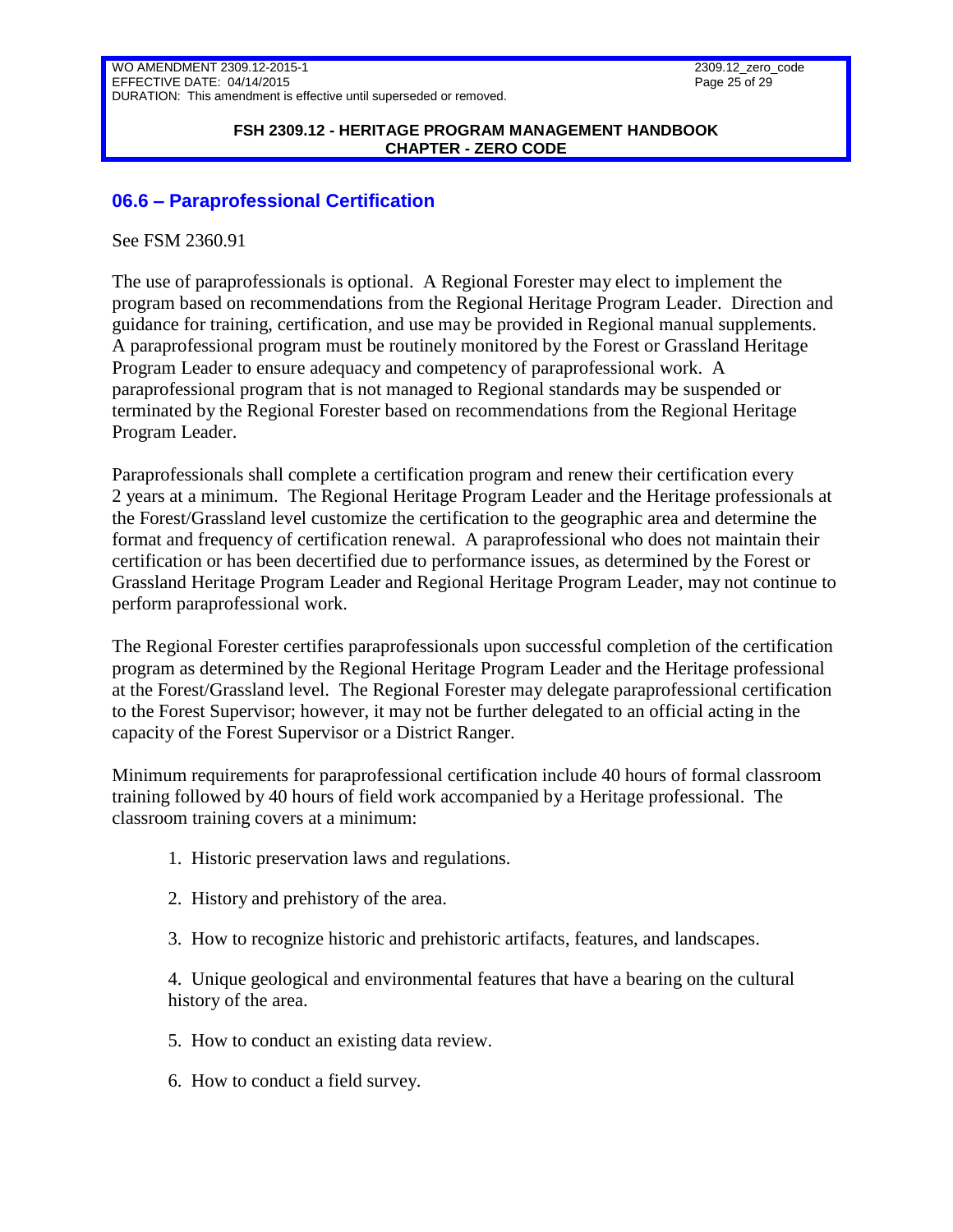#### **FSH 2309.12 - HERITAGE PROGRAM MANAGEMENT HANDBOOK CHAPTER - ZERO CODE**

- 7. How to record an archaeological site in the field including mapping and photography.
- 8. An introduction to the Heritage NRM database.
- 9. How to report findings to the Heritage Professional.

## <span id="page-25-0"></span>**07 – HERITAGE PROGRAM OVERVIEW**

For related direction see FSM 2360.7.

This section describes how the Heritage Program fits within the larger context of Forest Service management and the administrative tasks that are part of a Heritage professionals' responsibility, in addition to providing technical direction and guidance.

It also provides links to common non-Forest Service references for technical guidance that appear throughout the chapters of FSH 2309.12.

### <span id="page-25-1"></span>**07.1 – Organizational Structure**

The Heritage Program resides within the Recreation, Heritage, and Volunteer Programs staff in the Washington Office. Heritage Programs may reside within different staffs at the Regional and Forest/ Grassland organizational levels. All organizational configurations are subject to modification based on Federal mandates, Agency priorities, workforce planning, budgets, and other factors. Heritage professionals are responsible for setting Heritage Program priorities and identifying for resource staff and Line Officers the workforce and budget necessary to meet the Heritage Program and support (NHPA Section 106) workloads.

### <span id="page-25-2"></span>**07.2 – Funding Structure**

At all organizational levels, the Heritage Program shares an appropriated National Forest System budget line item with the Recreation and Wilderness programs. Funding is apportioned among the three programs and allocated to Regions and Forests/Grasslands based on Congressional and Agency direction, Regional priorities and emphases, and allocation models. The percentage of funding allocated to individual Heritage Programs varies among Regions and among Forests and Grasslands.

Heritage Program Leaders are responsible for working with their respective Recreation and Wilderness Program Resource staff and Line Officers to insure that funding is sufficient to support a base Heritage Program as outlined in FSM 2360 and the Heritage Program Managed to Standard performance measure (see below). Funding contributed through special earmarks, grants, and partnerships augments the base program.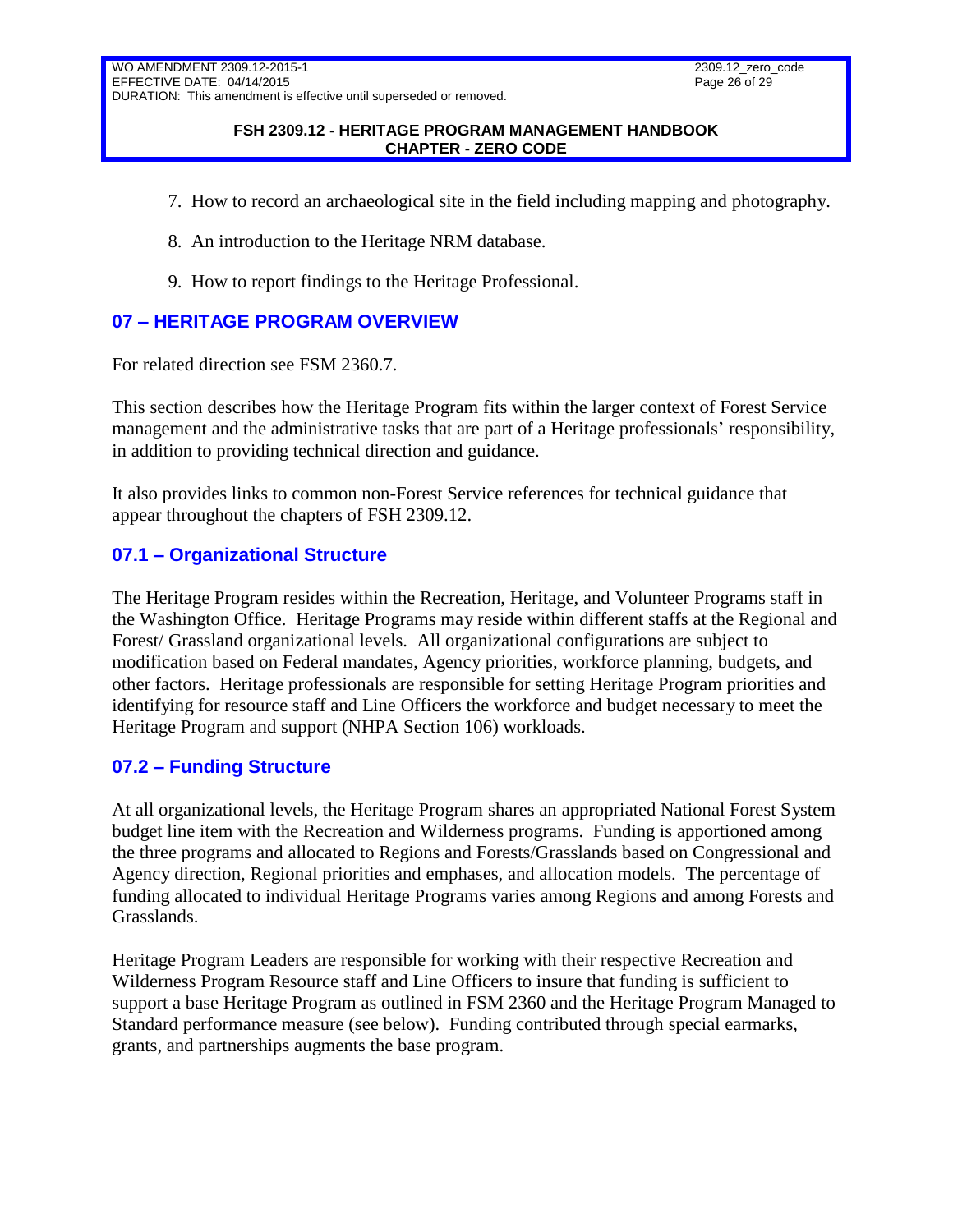### **FSH 2309.12 - HERITAGE PROGRAM MANAGEMENT HANDBOOK CHAPTER - ZERO CODE**

Base Heritage Program funding supports on-going activities necessary to appropriately care for and manage cultural resources for public benefit under the authority of NHPA Section 110, the Archaeological Resources Protection Act, and the Historic Sites Act, including cultural resource identification, evaluation, allocation, protection, stewardship, and public education. Base funding also supports coordination with other Forest Service programs and external organizations, information management, and collections management.

The cost of work done under the authority of NHPA Section 106 when Agency or Agencyauthorized undertakings have the potential to affect cultural resources is borne by the program proposing or authorizing the undertaking (primary purpose). Heritage Program Leaders are responsible for requesting and negotiating funding from other Forest Service resource programs, based on annual programs of work that require Heritage support pursuant to NHPA Section 106. Support funding should cover all project-related costs, including but not limited to field work, report preparation, consultation with parties identified in 36 CFR 800.2(c), NEPA participation, Heritage NRM and GIS data entry, curatorial work, and overhead costs (for example, vehicles, supplies).

# <span id="page-26-0"></span>**07.3 – Heritage Program Performance**

To meet Federal accounting requirements, the Forest Service applies performance measures to Agency appropriated funds. "Heritage Program Managed to Standard" (HPMS) is the Heritage Program performance measure. The purpose of HPMS is to evaluate Forest/Grassland Heritage Program performance and identify individual program strengths and shortcomings where additional investment is needed.

HPMS include seven indicators that reflect a full range of cultural resource-benefitting activities described in FSM 2360. See chapter 21.

Forest/Grassland accomplishment in each indicator is counted using standard criteria. Points are awarded for the accomplishment of each. The Heritage NRM database (formerly known as the Forest Service's Heritage Infra database is used to measure performance and report accomplishment. HPMS guidelines and training are available through the Forest Service Intranet.

Heritage professionals are responsible for working with Forest/Grassland staff and Line Officers to address and meet the HPMS performance measure. This requires annual work planning to identify and budget for those activities, such as NHPA Section 110 survey or National Register nominations that will count toward the performance measure.

HPMS activities must be integrated with the NHPA Section 106, ARPA, NAGPRA and other Heritage Program work during annual program planning. Acres inventoried as part of project analysis and related compliance activities are not part of the HPMS but are accounted for in the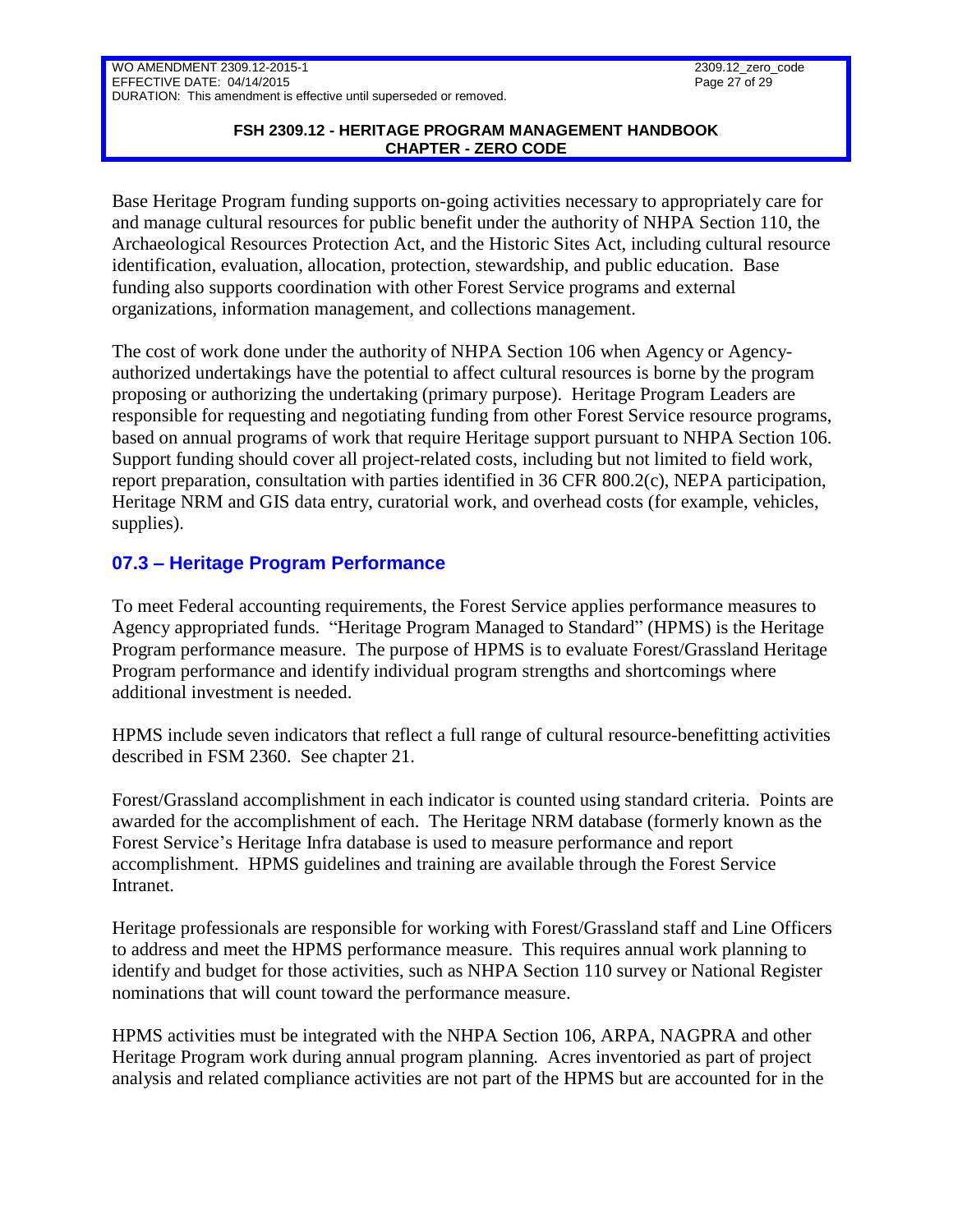### **FSH 2309.12 - HERITAGE PROGRAM MANAGEMENT HANDBOOK CHAPTER - ZERO CODE**

Secretary of Interior's Annual Report to Congress on the Federal Archaeology Program ("DOI" report) and, in some cases, annual reports submitted to SHPOs under Regional programmatic agreements.

As part of NHPA Section 106 support to other resource programs, the Heritage Program also assists Forests and Grasslands in meeting integrated performance measures or targets for major projects, such as hazardous fuels reduction and travel planning. This requires interdisciplinary work planning involving Heritage professionals and other specialists.

# <span id="page-27-0"></span>**07.4 – Common References and Sources for Heritage Program Management**

The following links are useful tools for Heritage Program management on National Forest System lands:

1. Advisory Council on Historic Preservation (*[www.achp.gov/](http://www.achp.gov/)*) provides extensive guidance, information, and training in all facets of NHPA Section 106.

2. Secretary of the Interior's Standards and Guidelines for Archaeology and Historic Preservation (*[www.nps.gov](http://www.nps.gov/)*), which applies to all Federal agencies, includes the following topics:

- a. Preservation Planning.
- b. Identification.
- c. Evaluation.
- d. Registration (nomination).
- e. Documentation and Treatment of Historic Properties.
- f. Historical Documentation.
- g. Architectural and Engineering Documentation.
- h. Archaeological Documentation.
- i. Historic Preservation Projects.
- j. Qualification Standards.

3. National Park Service (*[www.nps.gov/history/hps](http://www.nps.gov/history/hps)*). The National Park Service Heritage Preservation Services provides a variety of historic preservation information and training through its Preservation Briefs, Preservation Tech Notes, Technical Reports, copublished books, and training programs.